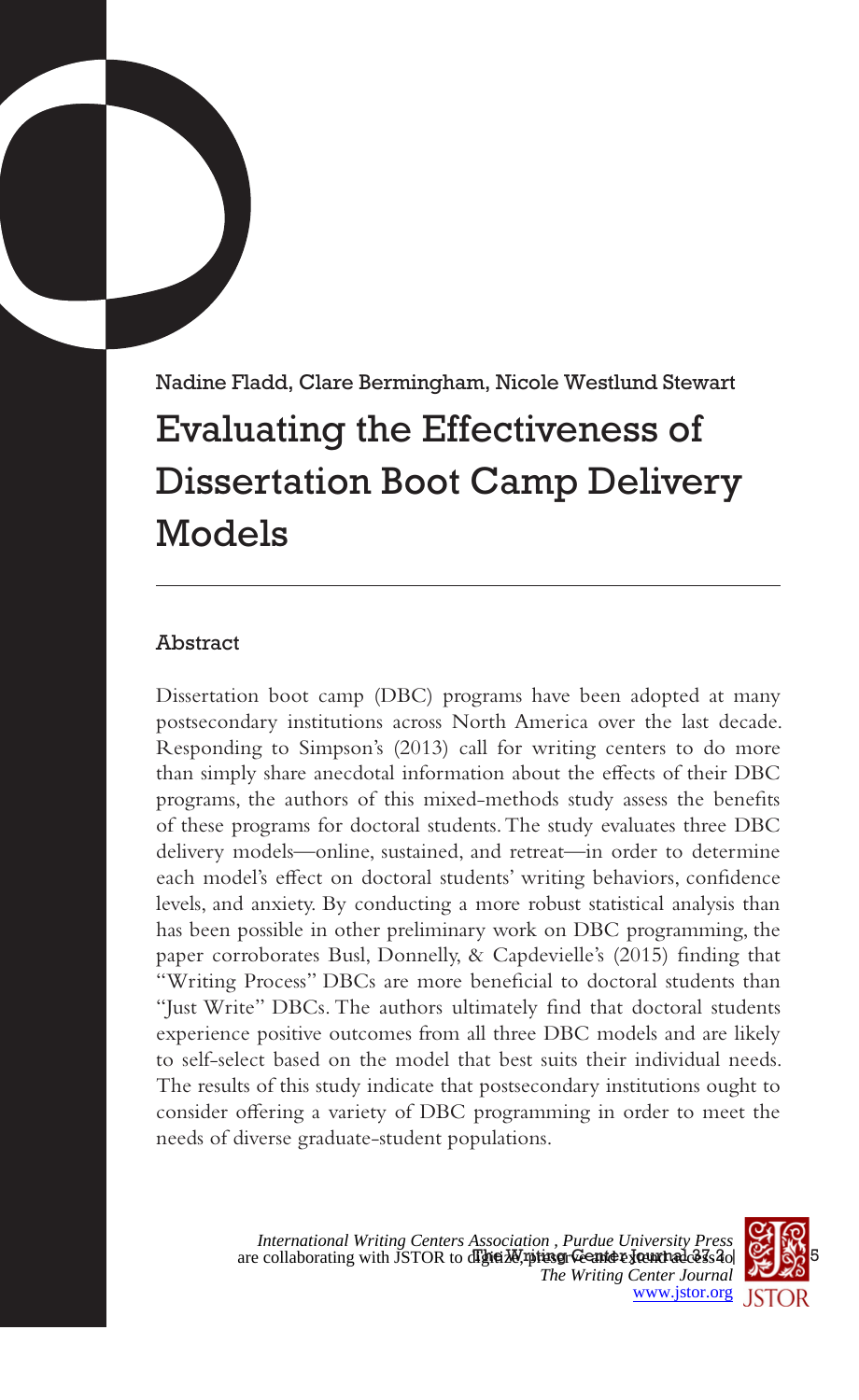In an increasingly competitive academic environment, individual universities have become more and more interested in, and at times concerned about, the productivity of their graduate students, and graduate students' time-to-completion rates in particular. Data collected from the Council of Graduate Schools' Ph.D. Completion Project suggest these institutions have good reason to be concerned since only 56% of PhD candidates "in the broad fields including engineering, social sciences, and humanities" complete their dissertations after ten years (Council of Graduate Schools, 2008). Since 2008, many universities across North America have begun to offer graduate students the opportunity to participate in writing camps. These writing camps are referred to as *dissertation boot camps* (DBCs) and are designed to help graduate-student writers who are stalled at the thesisor dissertation-writing stage. DBCs often involve providing a workshop space on campus, so that, over the course of a week or more, students can dedicate full days to writing. They can support graduate students in working through some of the barriers or challenges previous research has demonstrated are common experiences: feelings of isolation (Thomas, Williams, & Case, 2014), especially after the communal and collaborative nature of course work, field work, and lab work (Simpson, 2013); "pluralistic ignorance" (Lovitts, 2001), or a writer's belief that they are the only graduate student to face challenges in completing the dissertation; a lack of strategies for completing the project (Micciche & Carr, 2011; Thomas, Williams & Case, 2014); writing anxiety (Thomas, Williams, & Case, 2014; Wynne, Guo, & Wang, 2014); and other barriers to progression such as writer's block, procrastination, and perfectionism (Thomas, Williams, & Case, 2014).

These problems were also felt on our campus. Although the University of Waterloo's overall combined completion rate for the 2003–2006 cohorts was nearly 78% and significantly higher than the Council of Graduate Schools' rate noted above, feedback from faculty and students suggested a need for targeted dissertation support. Recognizing and responding to this need, the Writing and Communication Centre at the University of Waterloo developed its first DBC program for fall 2015 with the goals of helping graduate students develop healthy, productive writing habits and of mitigating some of the isolation graduate students often feel at this stage.

Writing in the *Writing Lab Newsletter*, Sohui Lee and Chris Golde (2013) suggest dissertation boot camps can help graduate students complete their degrees in a timely manner. However, little research has been conducted to demonstrate the effect of this kind of programming, and as Steve Simpson (2013) explains, "Writing centers often [only] exchange boot camp information informally" (para. 34). Much of the information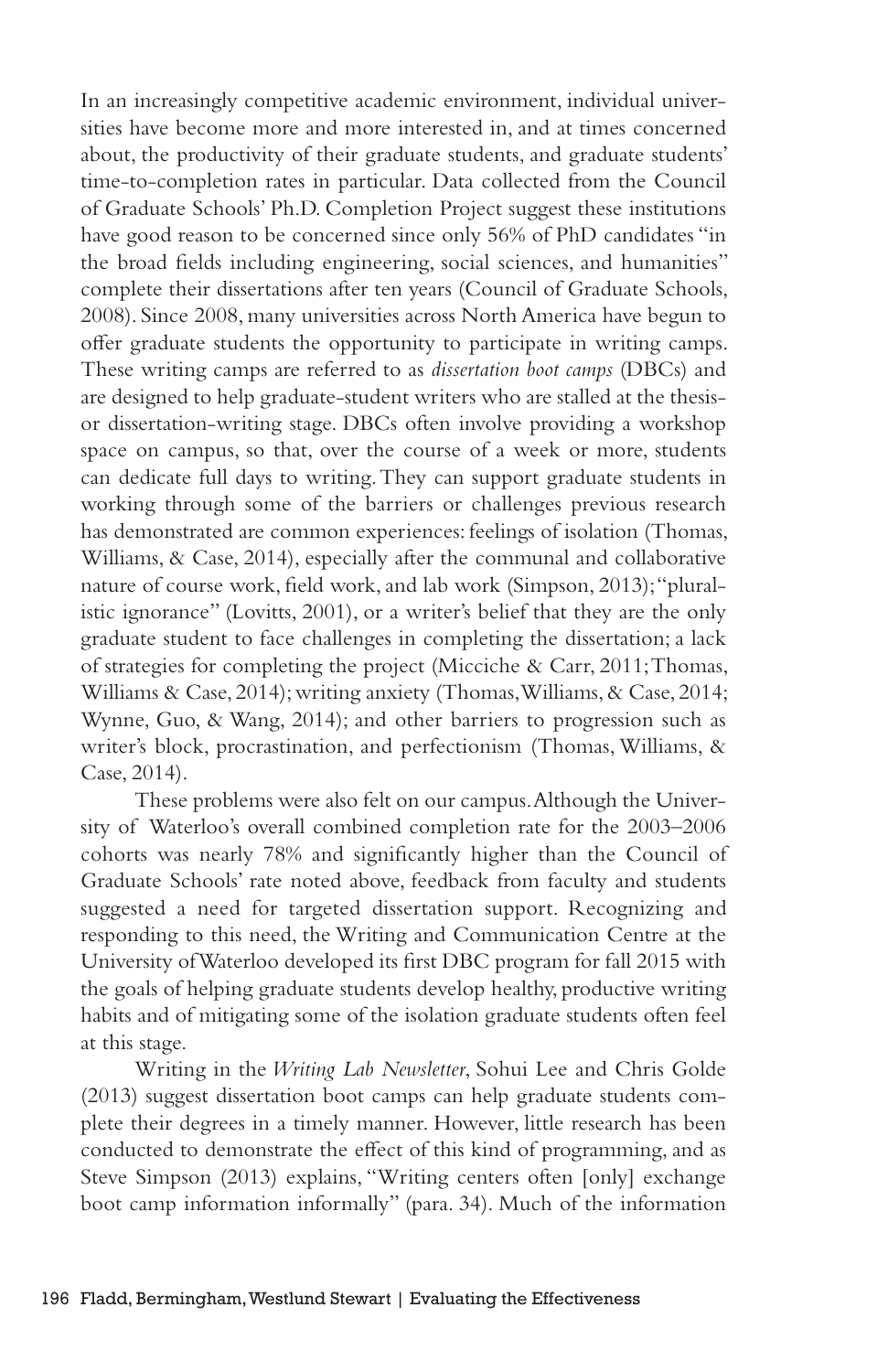describing DBC programming and its effects makes use of anecdotes rather than the replicable, aggregable, and data-supported (RAD) research scholars like Dana Driscoll and Sherry Wynn Perdue (2012) claim is missing from writing center research.

DBCs across North America, whether facilitated by a particular academic department, a writing center or learning commons, or a school of graduate studies, are often divided between just-write and writing-process models. DBCs facilitated by writing centers tend to follow the writing-process model and offer students skill-building workshops, individual writing consultations, and opportunities to reflect on their own writing process (Lee & Golde, 2013, p. 2). Gretchen Busl, Kara Lee Donnelly, and Matthew Capdevielle's (2015) study, which offers the most methodical and comprehensive analysis of DBCs thus far, suggests that those based on a writing-process model are more effective than just-write models. In fact, the authors argue that the process-focused workshops and programming that are part of these writing-process DBCs are "necessary to make significant changes in student attitudes and intended behaviors" ("Results and Data Analysis" section, para. 9) and that "camps will see greater results if students are asked to engage in specific self-regulatory and motivational techniques" ("Results and Data Analysis" section, para. 11).

The DBC program the Writing and Communication Centre began offering in fall 2015 is similar to programs offered by writing centers at other universities, follows the writing-process model, and was developed to meet several objectives based on barriers identified in research:

- 1. shorten degree completion times and increase completion rates;
- 2. provide a space for students to focus and offer strategies for overcoming critical barriers;
- 3. foster a community of writers;
- 4. empower writers to sustain their momentum by engaging them with their writing process and writing strategies and by connecting them with key resources.

After refining our DBC program based on participants' feedback over the course of the first year of programming, we set out to evaluate the effects of DBC programming for doctoral students. In the design of our formal research study, we sought to undertake a more robust quantitative study than had previously been attempted.<sup>1</sup> Our approach was inspired

<sup>1</sup> Like Busl, Connelly, & Capdevielle's work, our paper is based on a mixed-methods study. The comprehensive statistical analysis, including paired *t*-tests, that the current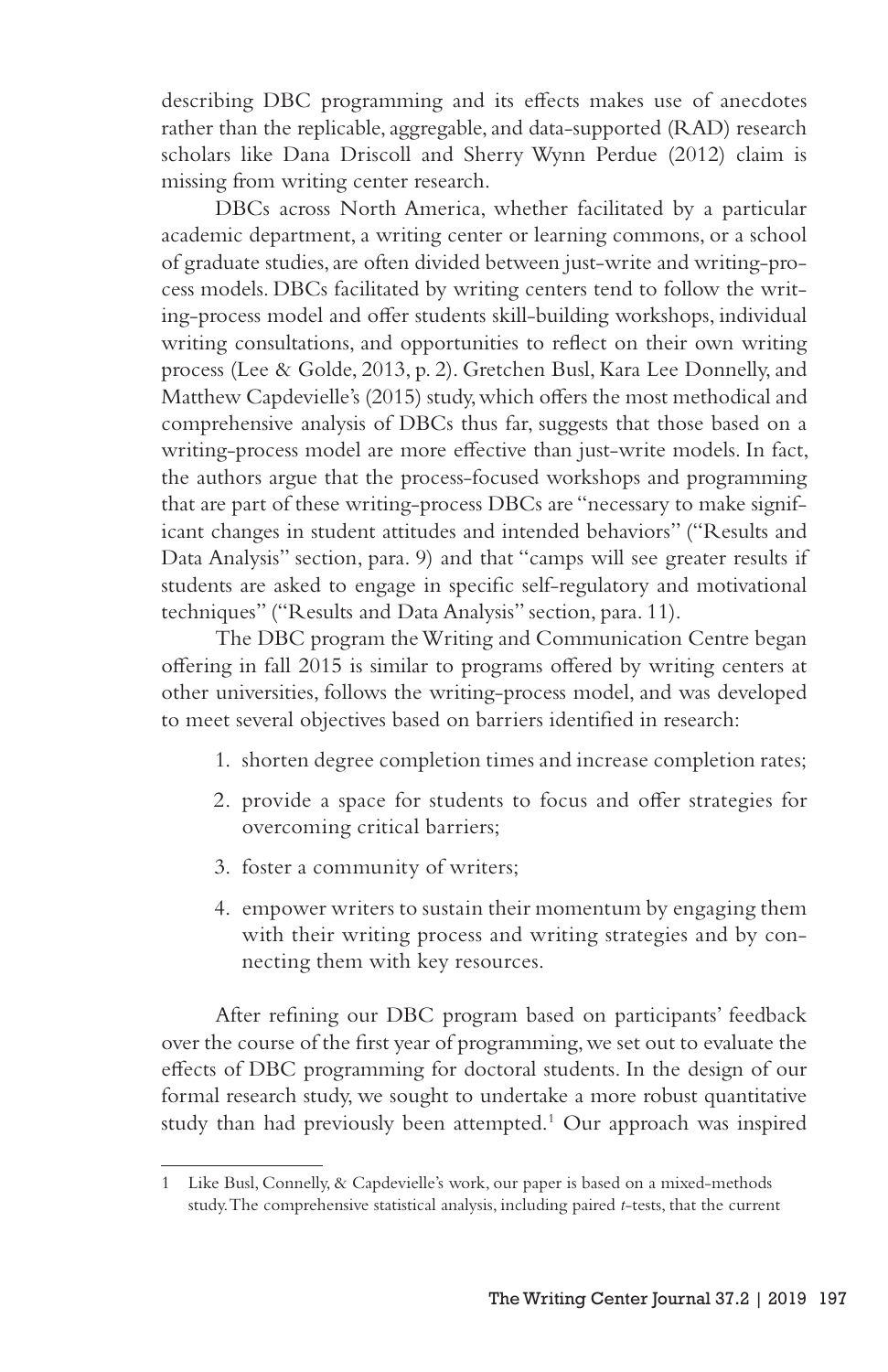by Simpson's (2013) observation that "writing center researchers and administrators would benefit from seeing different localized boot-camp models and more national data on boot camps' effectiveness" (para. 34). We sought to understand what components were essential for improving productive writing habits by comparing the effects of various delivery models for writing-process DBCs.

Results from informal pilot surveys of participants from several iterations of our traditional program throughout the 2015–2016 academic year suggested the program was meeting its short-term objectives, though we were unable to measure completion times and rates due to the short duration of the pilot and the multiyear nature of the projects. Further, the results corroborated Busl, Donnelly, & Capdevielle's (2015) conclusions, indicating that the program helped increase writer self-awareness and behavioral change. Participants indicated that they experienced reduced anxiety and procrastination, as well as increased confidence in their ability to complete the dissertation. Additionally, participants wrote more frequently after participating in the program. However, the surveys also indicated our DBC program had some limitations. Students experienced some challenges with the boot camp format. Despite requesting that students arrange to be away from lab duties and asking that they notify their supervisors, it was clear some participants found it difficult to be away from lab work for four consecutive days. Familial duties also sometimes interfered with attendance. An additional challenge, from our perspective, was locating appropriate programming space for a four-day boot camp. Because space is in high demand at the University of Waterloo, as at most universities, room availability and size affect both the number of students who can participate and the times of year the program can be offered.

In order to explore the effectiveness of alternative models for delivering boot camp programming, we offered three new program models over the 2016–2017 academic year, and we conducted a mixed-methods analysis of all three models that involved both quantitative surveys and focus groups with program participants. We label these models the *online model*, the *retreat model*, and the *sustained model*. These three models were designed to respond to some of the limitations we had observed in the traditional DBC program run during the 2015–2016 academic year while maintaining the core components of the program. To ensure programming consistency, all three models delivered the same workshops, created the same opportunities for participants to interact, and provided the same amount of dedicated writing time (See Appendices A, B, and C for sched-

study provides, however, is not common in the previous qualitative or mixed-methods work on DBC outcomes.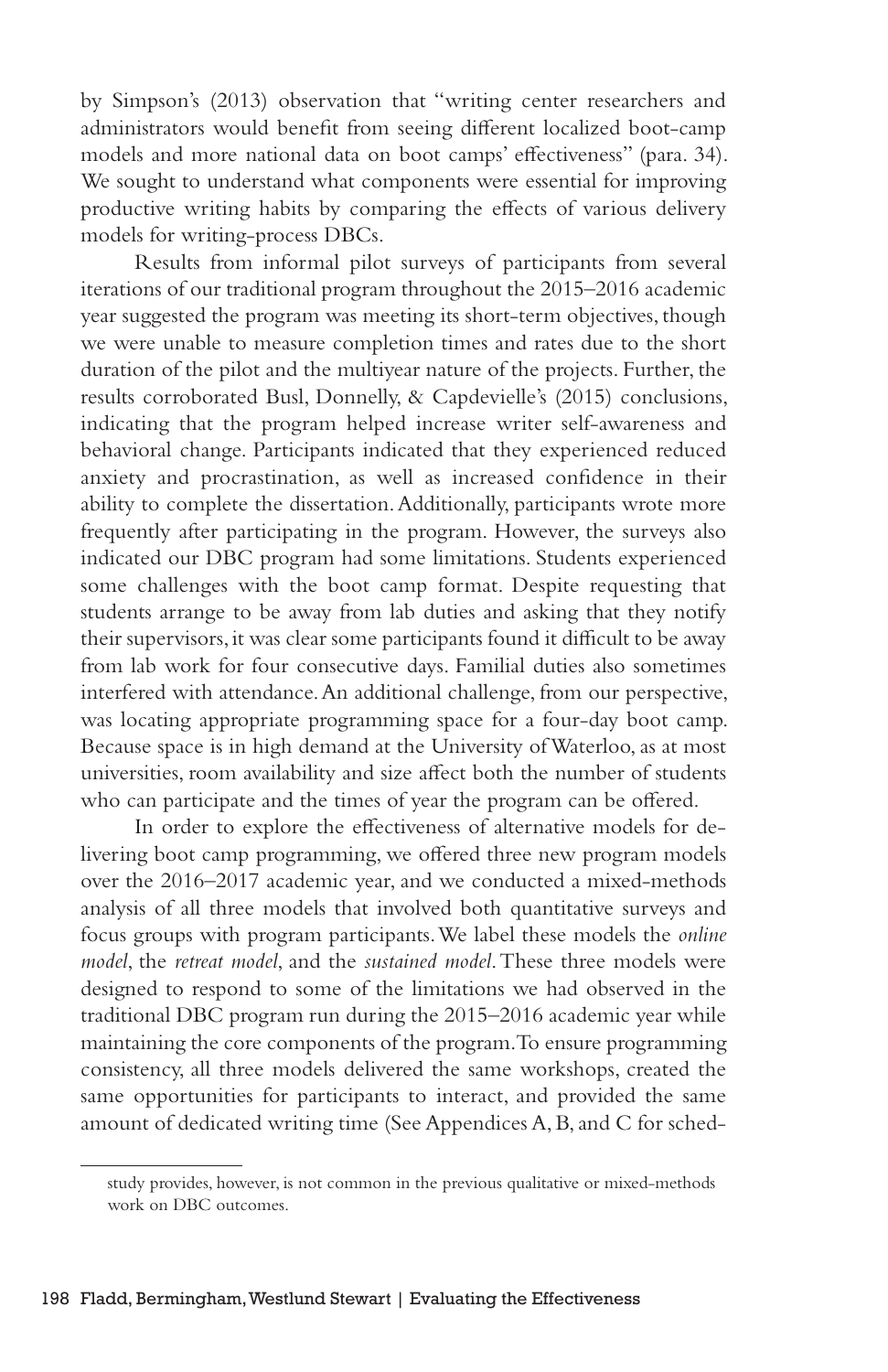ules for each model). The first of the three programs, offered in December 2016, was a model in which students "met" online at specific times over four days to take part in DBC workshops but completed the dedicated writing portions independently at whatever time of day best suited their schedules. The second model, offered over reading week, or spring break, in February 2017, was an intensive, four-day retreat in which participants were bussed from the University of Waterloo main campus in Waterloo, Ontario, to the Stratford satellite campus in Stratford, Ontario, and back each day (about 60 miles round trip). The third and final model was a sustained program in which graduate-student writers met for half a day every Monday morning for eight weeks between January and March 2017.

The intensive-retreat model of the program—which took place away from main campus—was designed to help legitimize students' absence from the lab and meetings and to prevent students from being called away from DBC in order to tend to these responsibilities. The online and sustained DBCs were designed to address graduate students' scheduling challenges by fitting more easily into students' routines rather than requiring students to put those schedules on hold for four full days. We hoped an effective online model could provide a flexible programming option that would serve a wider range of graduate-student writers—including students who do not live in the immediate area—and, because this model does not require a physical space, an increased total number of graduate-student writers. We believed a sustained model that only required participants to meet once a week instead of for four consecutive days would allow students who needed to attend to lab work, often on a strict schedule, to participate more easily. Although the Writing and Communication Centre traditionally offered separate, simultaneous DBC programs for master's and doctoral students, participation in the three models studied in this paper was restricted to doctoral students only to address the concerns identified in the literature.

We had three goals for all the participants in our DBC programming:

- 1. to experience decreased anxiety and increased confidence about writing their dissertation;
- 2. to increase the number of hours per week spent writing;
- 3. to use a wider range of writing strategies, such as freewriting, peer review, journaling, and goal setting.

The goals of studying the effects of these three DBC models were twofold: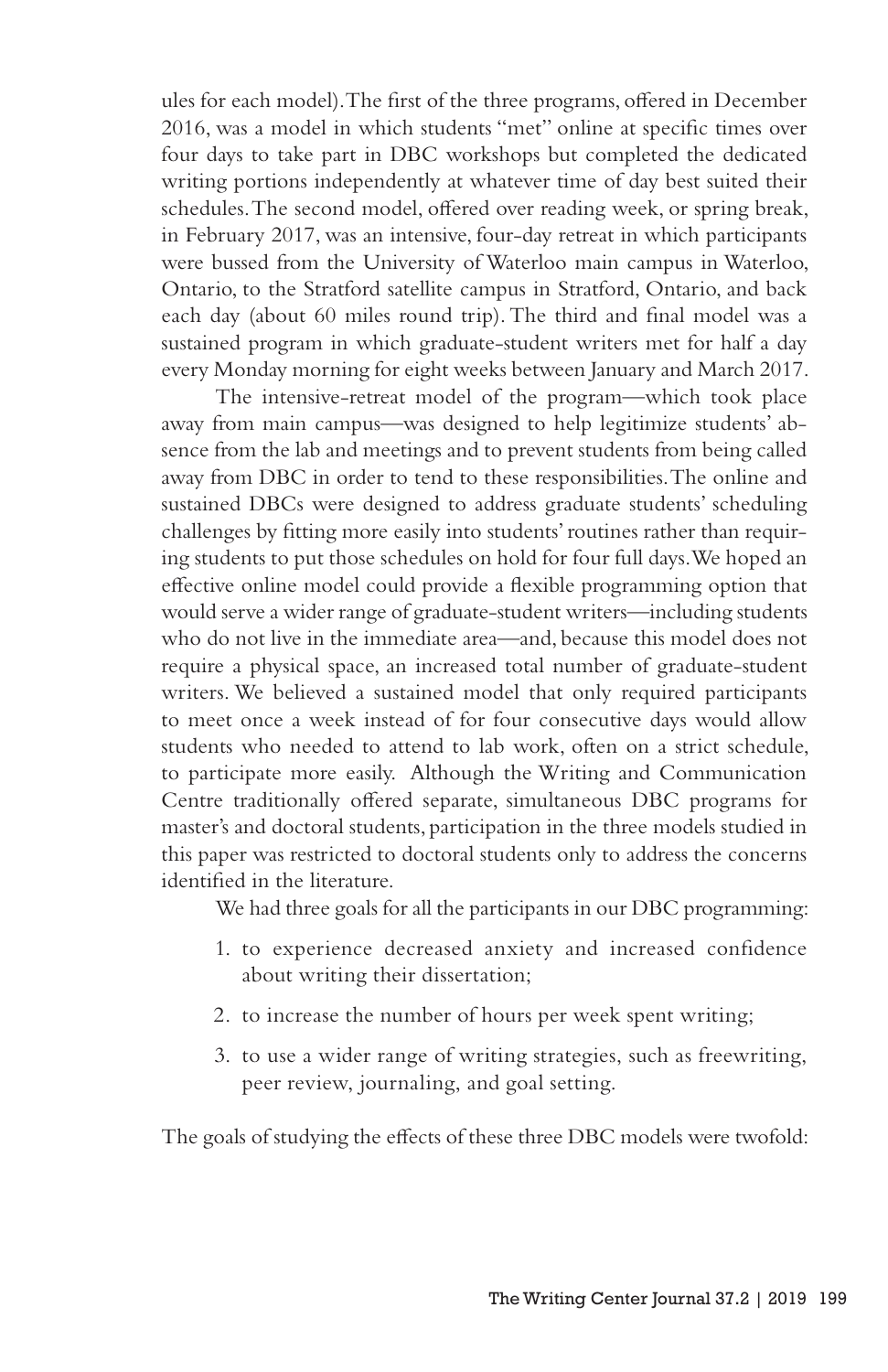- 1. to determine which practices measurably reduce students' anxiety and increase confidence about their ability to complete such a large writing task;
- 2. to determine which practices equip students with the sustainable, productive writing skills required to complete a thesis or dissertation in a timely manner.

Before beginning this study, we hypothesized that, because the structure of the sustained model more accurately reflected the consistent, sustainable writing habits all our boot camp programs try to encourage, this approach might promote more sustainable, long-term changes in participants' confidence and writing habits than those achieved through an intensive (i.e., online or retreat) program. We hoped the insights derived from this study would help inform decisions about how best to support graduate-student writers completing their theses/dissertations.

## Part 1: Quantitative Examination of Perceptions Surrounding Different DBC Models

## Methods

## **Structure.**

Graduate students must apply to participate in these programs, and applicants are accepted based on their individual needs and the completeness of their applications. All DBCs, regardless of delivery model, offer the same 24 total hours of programming. Participants spend approximately 12 of these 24 hours actively writing. The remaining 12 hours are split between two types of activities: varied workshops (e.g., on goal setting, procrastination, peer review, and reflection) and social breaks and stretches. In the case of the retreat model, the program also includes time for travel to the Stratford campus.

#### **Participants**

Altogether, there were 49 participating PhD students across the three boot camp models—online DBC, retreat DBC, and sustained DBC-of whom 44 completed questionnaires.<sup>2</sup> In order to participate in one of the DBC models, PhD students who were at the writing stage of their dissertations (i.e., their research was completed or was close to

<sup>2</sup> The online DBC took place in December 2016, the sustained DBC took place from January to March 2017, and the retreat DBC took place in February 2017.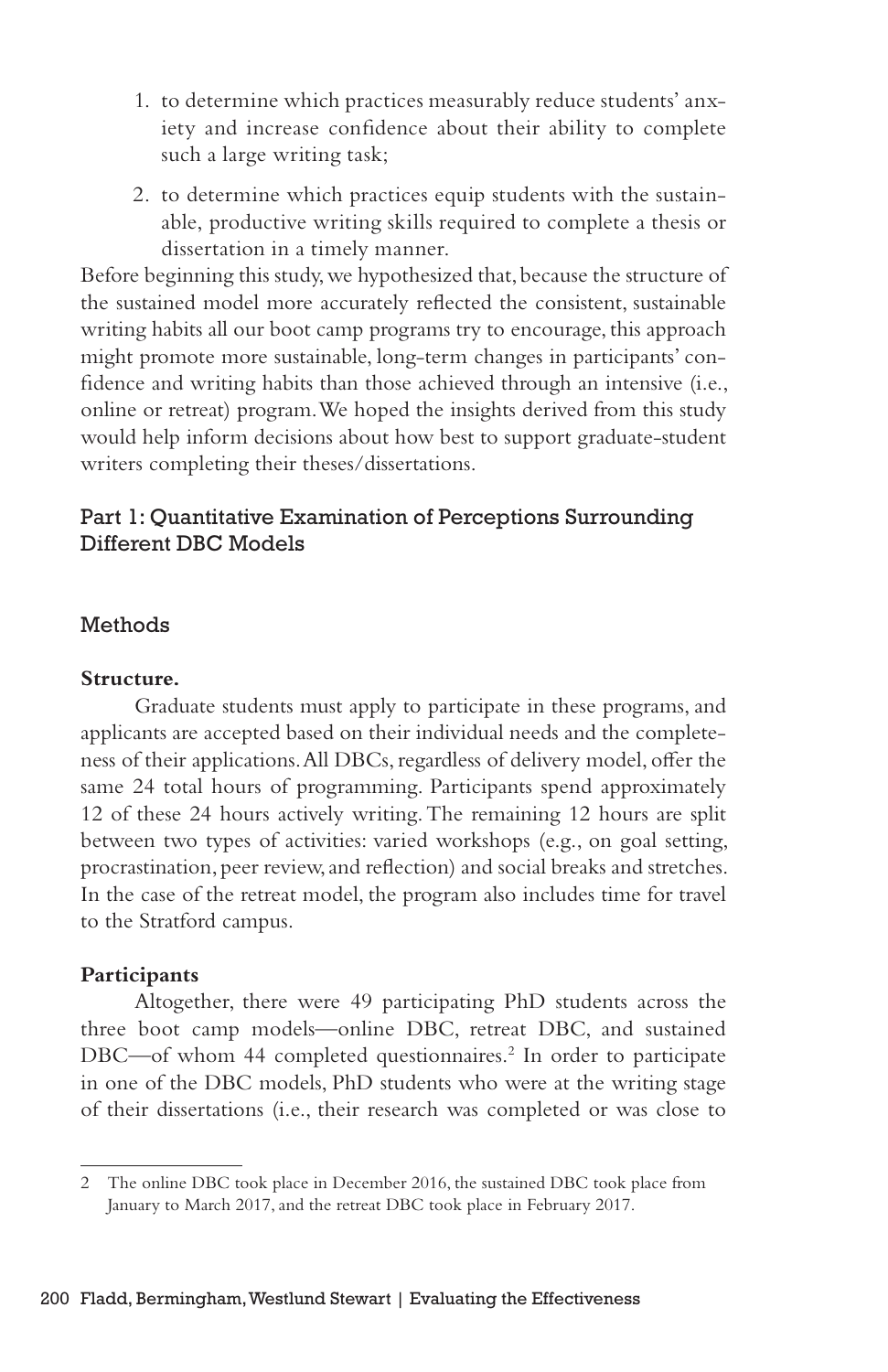being completed) filled out an online application form and were vetted to participate in that DBC. See Table 1 for demographic information of participants across the three boot camps.

## **Table 1**

| Demographic Information of Study Participants |  |  |  |
|-----------------------------------------------|--|--|--|
|                                               |  |  |  |

|                              | Online         | Retreat                     | Sustained    |
|------------------------------|----------------|-----------------------------|--------------|
|                              | DBC            | DBC                         | DBC          |
| Number of participants       | 15             | 15                          | 14           |
| Age, $M(SD)$                 |                | $33.18(6.45)$ (29.45 (2.84) | 32.77 (4.48) |
| Year of PhD program, $M(SD)$ | 4.64(0.92)     | 3.45(1.29)                  | 4.15(1.72)   |
| Discipline                   |                |                             |              |
| Social Science & Humanities  | $\overline{2}$ | 2                           | 1            |
| <b>STEM</b>                  | 9              | 9                           | 12           |
| No answer                    | 4              | 4                           | 1            |
| Gender                       |                |                             |              |
| Females                      | 5              | 6                           | 6            |
| Males                        | 6              | 5                           | 7            |
| No answer                    | 4              | 4                           | 1            |
| First language               |                |                             |              |
| English is first language    | 6              | 3                           | 6            |
| English is second language   | 5              | 7                           | 7            |
| No answer                    | 4              | 5                           | 1            |
| Marital status               |                |                             |              |
| Single                       | 4              | 3                           | 4            |
| Married/common-law           | 7              | 8                           | 9            |
| No response                  | 4              | 4                           | 1            |
| Children                     |                |                             |              |
| Have children                | 3              | $\theta$                    | 4            |
| No children                  | 8              | 11                          | 9            |
| No response                  | 4              | 4                           | 1            |

#### **Measures**

Participants completed a questionnaire that assessed their writing habits and perceptions, confidence, and anxiety surrounding dissertation writing. In addition to general items assessing these constructs, specific validated measures were also included to gain a greater understanding of participants' anxiety and confidence about dissertation writing.

*Cognitive anxiety, somatic anxiety, and self-confidence***.** Items from the Revised Competitive State Anxiety-2 (CSAI-2R) (Cox, Martens, &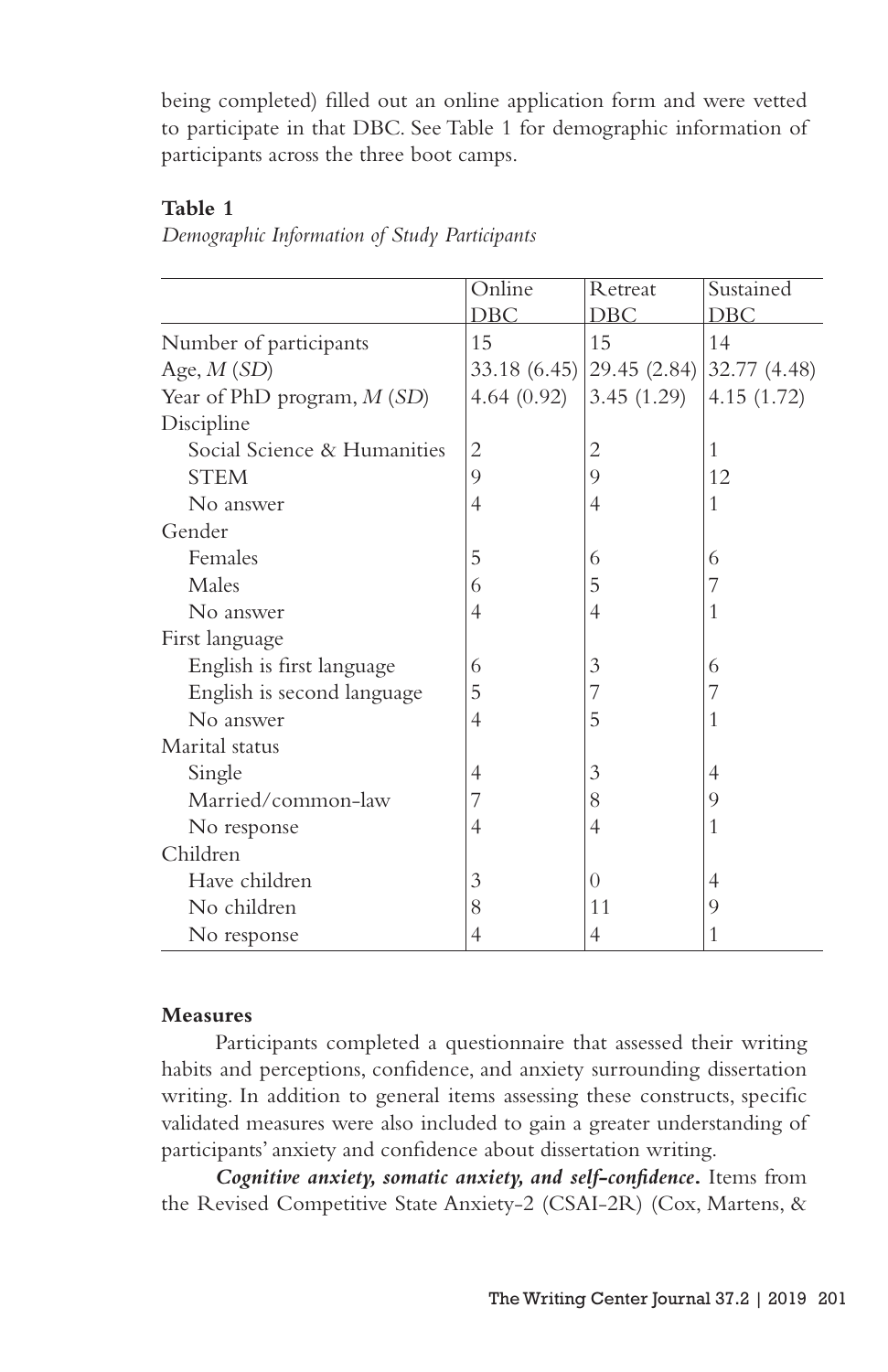Russell, 2003), originally developed for sport, were adapted to assess participants' cognitive anxiety (four items), somatic anxiety (five items), and self-confidence (five items) in a dissertation context. The original CSAI-2R asks participants to respond to each statement based on how they feel in that moment. Each item is rated on a 4-point Likert scale ranging from 1 (*strongly disagree*) to 4 (*strongly agree*). To calculate the subscale scores, participants' responses on the corresponding items were added together and divided by the number of items comprising that subscale. Richard Cox, Matthew Martens, & William Russell (2003) reported the following acceptable internal consistency scores in the development of the CSAI-2R: .81 for the cognitive-anxiety subscale, .81 for the somatic-anxiety subscale, and .86 for the self-confidence subscale.

The Office of Research Ethics at the University of Waterloo approved this study. Graduate students who participated in each of the three DBCs completed an online survey at three time points: pre-DBC, post-DBC, and one-month post-DBC. These students used a link provided through a Google Drive created for their respective DBC (at the pre-DBC and post-DBC time points) or via an email link (at one-month post-DBC). The exact timing of the one-month post-DBC emails depended on when each boot camp model occurred. Each survey took approximately 15 minutes to complete.

### Results

#### **Overall Effects of Dissertation Boot Camp**

Results of paired *t*-tests for each of the multi-item scales measuring cognitive anxiety, somatic anxiety, and self-confidence revealed significant differences between pre-DBC and post-DBC scores across all three DBC models. Participants reported lower levels of cognitive anxiety at post-DBC ( $M = 2.17$ ,  $SD = 0.60$ ) compared to pre-DBC ( $M = 2.72$ ,  $SD =$ 0.91),  $t(17) = -4.07$ ,  $p < .01$ . Participants also reported lower levels of somatic anxiety at post-DBC ( $M = 2.11$ ,  $SD = 0.64$ ) compared to pre-DBC ( $M = 2.38$ ,  $SD = 0.62$ ),  $t(16) = -2.93$ ,  $p < .05$ . Finally, participants reported higher levels of confidence at post-DBC  $(M = 3.12, SD = 0.58)$ compared to pre-DBC ( $M = 2.80$ ,  $SD = 0.44$ ),  $t(17) = 3.36$ ,  $p < .01$ . Paired *t*-tests calculated between post-DBC and one-month follow-up scores were nonsignificant for cognitive anxiety  $(t(9) = 1.68, p = .13)$ , somatic anxiety  $(t(8) = -0.69, p = .51)$ , and self-confidence  $(t(9) = -0.26,$  $p = .80$ ).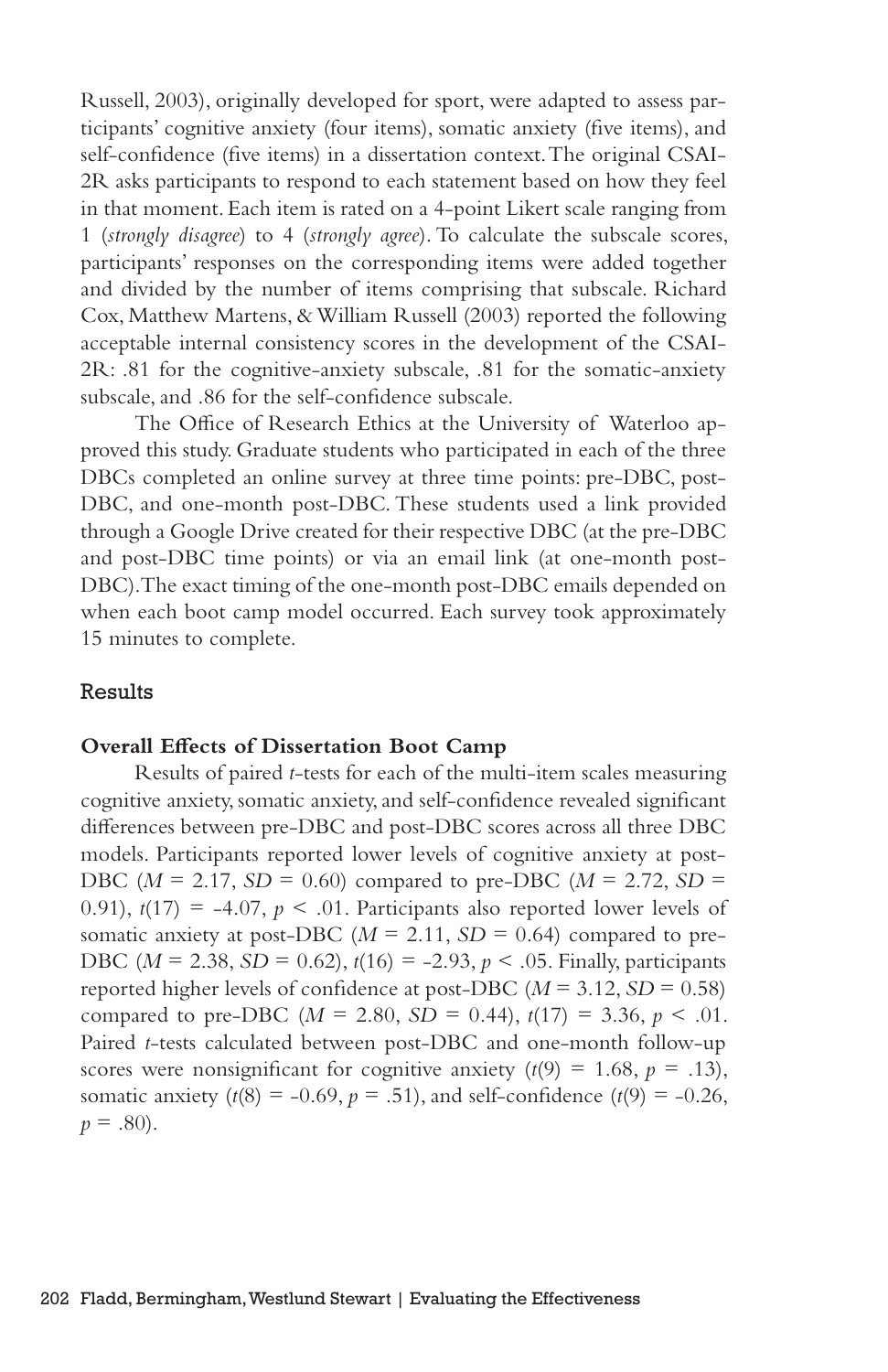#### **Individual Effects of Dissertation Boot Camp Models**

A repeated-measures ANOVA using the three time points (pre-DBC, post-DBC, and one-month follow-up) was conducted to determine whether there were any differences in the changes in cognitive anxiety, somatic anxiety, and self-confidence scores across the three DBC models. The results of these analyses did not show any differences in the outcome variables across the DBC models: cognitive anxiety,  $F(2,5) = 2.22$ ,  $p =$ .21; somatic anxiety,  $F(2,4) = 2.67$ ,  $p = .18$ ; and self-confidence,  $F(2,5) =$  $4.06, p = .09$ .

## **Productive Writing Habits**

Paired *t*-tests conducted across all three DBC models revealed some significant differences between pre-DBC and post-DBC time points on a number of productive writing-habit variables. The number of hours per week participants spent working on their dissertations did not change significantly,  $t(17) = -0.72$ ,  $p = .48$ , nor did the number of hours per day spent working on their dissertations,  $t(17) = 1.79$ ,  $p = .09$ . However, the number of days per week participants spent working on their dissertations increased significantly from 3.67 (*SD* = 1.41) to 4.67 (*SD* = 1.33),  $t(17)$  $= 3.31, p \leq 0.01$ . The frequency with which participants set goals before a writing session increased significantly from 2.89 (*SD* = 1.13) to 3.78 (*SD*  $= 0.81$ ,  $t(17) = 3.19$ ,  $p < .01$ . Finally, the degree of reported procrastination decreased significantly from 3.24 ( $SD = .90$ ) to 2.53 ( $SD = 1.18$ ),  $t(16) = -2.63$ ,  $p < .05$ . Paired *t*-tests calculated between post-DBC and one-month follow-up scores were nonsignificant for hours spent writing per week  $(t(9) = 1.56, p = .13)$ , days spent writing per week  $(t(9) = 1.77$ ,  $p = .11$ ), hours spent writing per day  $(t(9) = 1.38, p = .20)$ , frequency of goal setting  $(t(9) = -0.69, p = .51)$ , and degree of procrastination  $(t(9) =$  $(0.43, p = .68)$ .

## Part 2: Qualitative Examination of Perceptions Surrounding Different DBC Models

#### Methods

#### **Theoretical Assumptions**

The qualitative portion of this study was conducted using a social constructionist approach, which posits that people create meaning and understanding from environmental social interactions (Crotty, 1998). We used focus groups as a way to elicit participants' socially constructed perceptions of their experiences in the different DBC models. According to Richard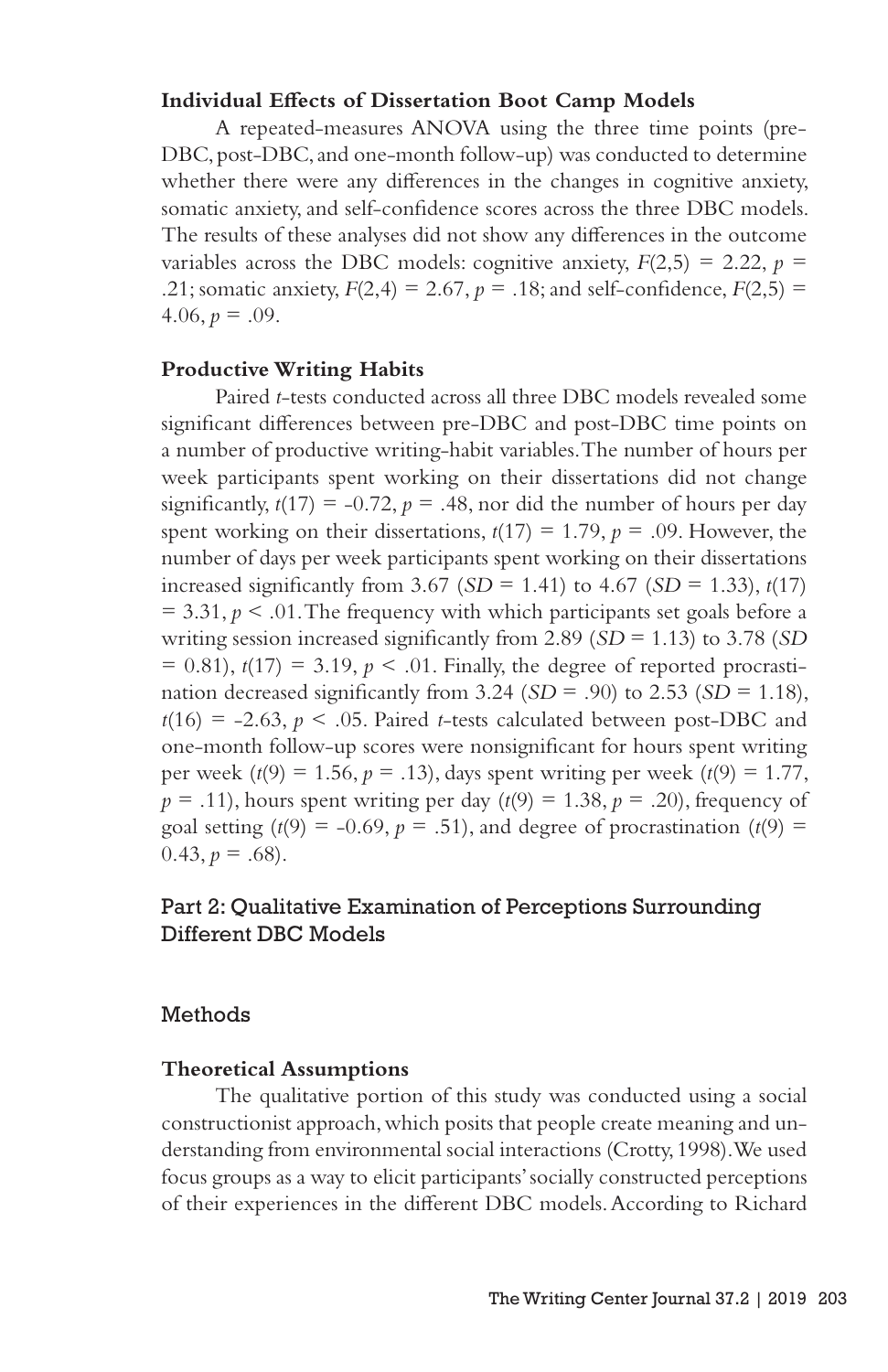Krueger & Mary Anne Casey (2009), focus groups can stimulate deeper conversations about a topic, which we felt was important to determine how different participants experienced each DBC model.

#### **Participants and Procedure**

Altogether, three focus groups were conducted, one for each DBC model. Four PhD students from the online DBC participated in an online focus group, which occurred in February 2017. Five PhD students from the retreat DBC participated in a focus group, which occurred in April 2017. Finally, three PhD students from the sustained DBC participated in a focus group, which occurred in May 2017. In addition to the three focus groups, one PhD student from the sustained DBC participated in an individual interview. This student wanted to contribute their experiences but was unable to attend the sustained DBC focus group.

Approximately five to six weeks after completing their respective DBC models, PhD students received an email invitation to attend a focus group to provide further insight into the perceived benefits, likes, and dislikes about the DBC model they attended. Two researchers moderated each of the focus groups: a first moderator (who holds a PhD in English and was the instructor for all three DBC models) ran the focus groups, and a second moderator (who holds a PhD in Kinesiology and has experience conducting focus groups) oversaw the focus groups, took notes, and clarified any questions or responses as necessary. The focus groups lasted 42 to 63 minutes, and the individual interview lasted 18 minutes. Guidelines put forth by Krueger and Casey (2009) aided the development of the semistructured interview guide.<sup>3</sup> During the focus groups, probing questions helped elicit more detail in participants' responses when necessary (Patton, 2002). At the end of the focus groups, participants received a verbal summary of their responses and had the opportunity to add or clarify any responses (Krueger & Casey, 2009).

## **Data Analysis**

Focus groups and the individual interview were audiorecorded and transcribed verbatim. Confidentiality and anonymity were maintained by removing all identifying information from the transcripts and using pseudonyms in place of participants' real names. NVivo 11 (QSR International, 2015) was used to code the data. The second moderator coded the data using both inductive and deductive analysis techniques (Patton, 2002). While the focus-group questions guided the themes, the second moderator noted any responses representative of new themes or

<sup>3</sup> Please contact the authors for a copy of the interview guide.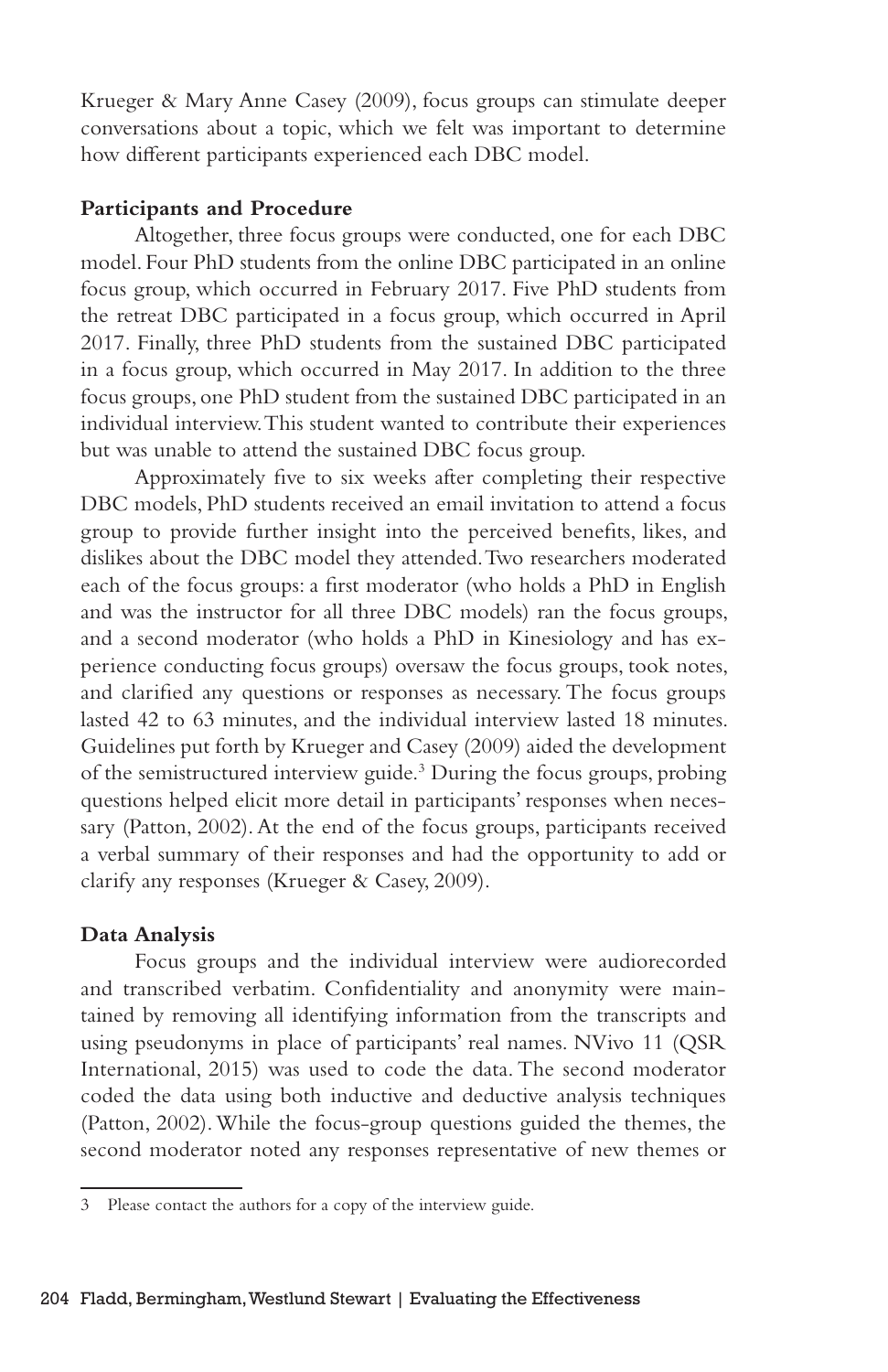responses to questions that could be coded under a different theme. Once all transcripts were coded, the first moderator then checked the second moderator's coding, and any disagreements were discussed until consensus was reached. Both moderators used reflexive self-awareness to alleviate researcher bias and to determine whether different interpretations of the data were possible (Sparkes & Smith, 2014).

## Results

#### **Expectations before Starting DBC**

Participants' expectations were similar across the three DBC models. Many participants echoed Afia (retreat DBC), who was expecting the DBC to help "kick start [them] into writing [their] dissertation," or with John (online DBC), who hoped to "develop a long-term writing strategy that [they] could use on a daily basis." In addition to expectations surrounding writing strategies, some participants also expected the DBC to focus on writing mechanics and structure. For example, Qiang (retreat DBC) said, "I thought there would be a lot of workshops that teach participants how to write better." Some unique expectations that emerged included "get[ting] the chance to explore the city like . . . the others did" (Sheena, retreat DBC) and "form[ing] our own writing group" (Mark, sustained DBC).

#### **Outcomes of the DBCs**

Participants reported a number of the same positive outcomes following their DBC experiences, regardless of the model. One such outcome was that participants' work habits and writing habits improved after participating in the DBC: "Now I make sure I'm at the school around quarter to nine . . . the mornings I figure[d] out are more efficient for me" (Afia, retreat DBC). Similarly, Emine (sustained DBC) noted, "This [DBC] helped us to [gain a] habit of doing things whenever we like to do . . . people who are used to work[ing] at night could apply the process [Pomodoro technique] that we learned at night." Another outcome shared across DBC groups was the application of the Pomodoro technique (i.e., a time-management technique used to achieve writing objectives) (Cirillo, 2007) to other aspects of participants' lives. For example, Mansur (online DBC) said, "I am sort of applying [the Pomodoro technique] to playing with my son as well. That 25 minute rule can manage your life efficiently." Similarly, Hanna (sustained DBC) said, "Using the Pomodoro method really was something that I could transfer to, not only my thesis, but other work."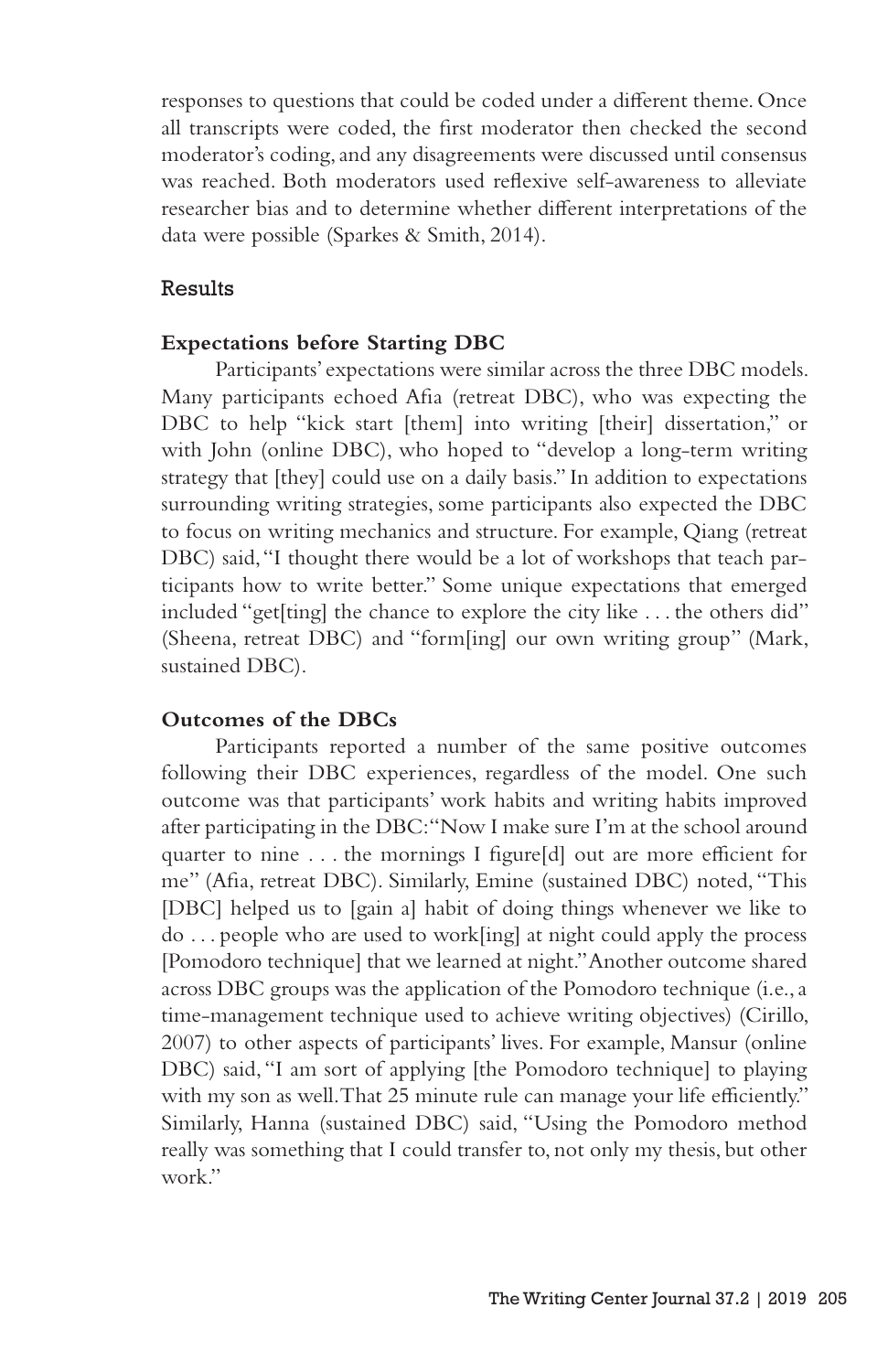Other outcomes were unique to the individual DBC models. For example, the intensive nature of the retreat DBC forced participants to write and accomplish their goals at the end of the four days. According to Sheena (retreat DBC), "My souvenir was finishing the chapter." While participants in the sustained DBC also achieved their objectives for the DBC, they felt their goals were more significant due to the extended nature of the sustained DBC model. "It's the whole term where you're committing to doing something. So, it's like those goals are more reasonable when you have that much time" (Oliver, sustained DBC).

## **Positive aspects of the DBC**

Participants enjoyed the overall programming of the DBC: "I think . . . the structure of the boot camp is pretty [good], some [sessions] have [a] workshop and some have self-writing . . . and Sheena also mentioned about the cooperation among peers" (Xue, retreat DBC). Participants across all groups also reported enjoying the various strategies taught as part of the DBC programming, including setting goals, journaling, avoiding procrastination, using the Pomodoro technique, freewriting, stretching, and peer reviewing.

In addition to the various strategies learned, participants reported liking aspects unique to their respective DBC models. For example, Sheena liked how the retreat DBC felt like "an academic vacation" and it provided a "space away from campus." Similarly, Tyler felt that the four-day intensive structure of the retreat DBC created a tight-knit community within the group and reported that after the DBC ended, participants continued by holding their own day-long writing sessions, "having met people that we've, you know, sort of together jointly realized what the value of the boot camp can be if you sorta keep it going." Similarly, some participants self-selected the online DBC because they were not located in close proximity to the main campus: "I don't think I would have been able to ever attend a boot camp if it hadn't been offered online" (Alice, online DBC). The online DBC differed slightly in that the instructor prerecorded some programming and delivered other programming live through the online platform (in contrast to delivering all programming live in person for the retreat and sustained models). Alice indicated a preference for the instructor "speaking to us over the recordings" instead of participants "just going through the slides ourselves." Participants in the sustained DBC reported that the eight-week format was "really important because every week you have a check-in of, 'Where am I at? What do I need to do this week?'" (Hanna, sustained DBC). They also reported that "this extended program works well for people [like us] who are into schedules and deadlines because you are working for a long period of time" (Oliver).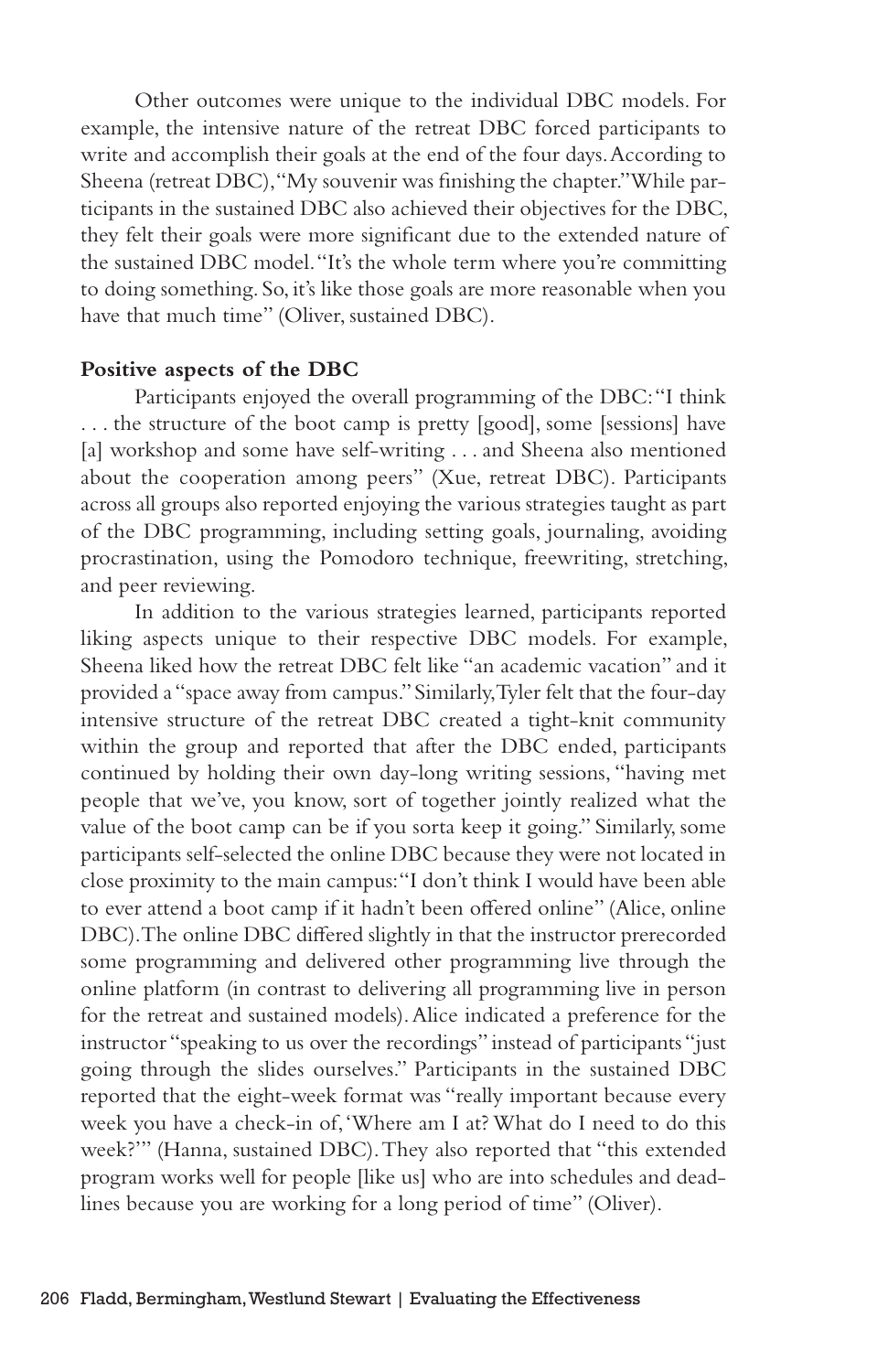#### **Negative aspects of the DBC**

Across the three DBC models, participants reported not enjoying certain writing strategies and activities compared to other ones. For example, participants disliked the peer-review activity: "I didn't really find it [peer review] helpful. . . . I didn't have an almost done or reviewable piece of work that I would have benefitted from" (Tyler, retreat DBC). Other activities noted as less enjoyable included ice-breaker/networking activities. As Emine (sustained DBC) noted, "I didn't find a use of it. . . . We weren't really interacting with each other, and we were just coming for three hours and we were leaving." Other strategies mentioned as not enjoyable included the inkshedding activities (i.e., freewriting in a peer-response format; Hunt, 1999), stretching breaks, and the use of pre-recorded presentations.

Participants made different comments pertaining to negative aspects surrounding the format of the various DBC models. For example, Xue (retreat DBC) disliked having to get up early to catch the bus every morning: "The time is early for me because I sleep late in the evening and get up late . . . the first day I feel really tired." In addition, Haluk (online DBC) found it difficult to prioritize his writing and found himself getting distracted by his other duties: "Whenever there was something important in the lab, that would take my priority because I was in my office and they [lab mates] were downstairs . . . it would make more sense saying no if I was at a different location."

#### **Ideal DBC**

When asked about their ideal DBC, participants largely favoured the DBC model in which they participated. A trend noted across two of the DBC models was the desire for more writing time and for the program to run longer. For example, Tyler (retreat DBC) said, "More pom[odoro] time will be great. I imagine getting up to 8 or 10 poms a day." Hanna (sustained DBC) wished her DBC was run for the entire term: "I think it would be great if it [DBC] could go the full term . . . that's how our academic world works . . . people tend to have more time [in the last month of the term] with the class schedule being complete."

After learning about the two other DBC models that occurred in addition to the one they participated in, some participants wanted the option to combine the retreat (intensive) DBC and the sustained DBC to continue developing their writing habits. "I feel like maybe we could do the four days first and in the following eight weeks, one day in each week" (Xue, online DBC). In addition, participants discussed how each model would benefit different students depending on various life circumstances, personal preferences, or stage of dissertation writing. Participants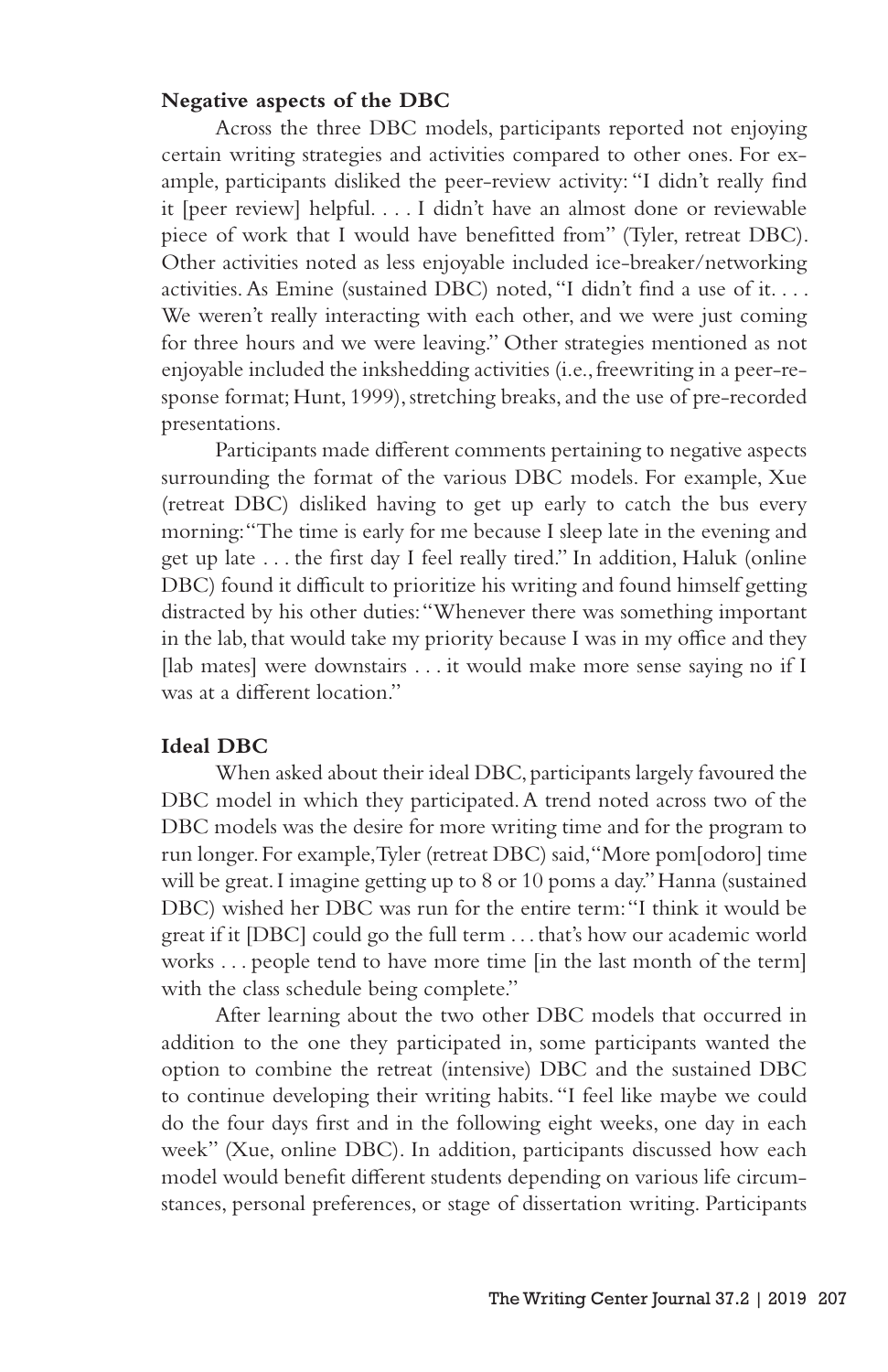also commented on how they self-selected for a particular DBC style for similar reasons. For example, "The reason I went with online because of practical location . . . I need to pick up my son and pick up my wife from work. . . . It made the online version much more optimized for my life" (Mansur, online DBC). In contrast, Oliver (sustained DBC) said, "Personally, I would never do the online one [DBC]. . . . But I agree that there's a certain type of person that needs to be online. They're busy and they working . . . they have to do that." Concerning the utility of the intensive, four-day retreat DBC, Hanna said, "It depends on the type of person you are and what your work habits are. If you're someone who doesn't work on your thesis for a couple months and then all of a sudden decided that this is the week, that works really well. . . . For me, I don't think it would be my best working situation." In contrast to Hanna, Tyler felt the retreat DBC was a great opportunity to "kick-start [his motivation] and give you a good set of tools." In addition, Tyler said physically leaving campus forces doctoral students to focus on writing their dissertations because "even if you had looming meetings you could make or assignments you should've gotten to, there was no way [you could go or do them] so that just took that load off of your mind . . . without any other distractions."

## Discussion

The goals we set out to achieve through this study of three models for delivering DBC programming were twofold. First, we hoped to add to the emerging body of literature that demonstrates the positive effects of writing-process DBCs on graduate students' anxiety levels, confidence in the ability to complete the dissertation, and the development of productive, sustainable writing habits. Second, we hoped to demonstrate which program delivery model offers the most benefit to students.

#### **Productive, Sustainable Writing Habits**

The statistical data from survey participants indicate students in all three models did indeed experience reductions in anxiety levels and increased confidence. These results suggest DBC programs are beneficial to doctoral students' well-being and can help students to achieve their writing goals. Contrary to our expectations, however, the data do not support the use of DBCs as a mechanism for encouraging students to write more frequently or for shorter periods. Although students achieved their writing goals and reported being more disciplined and motivated to write, none of the three DBC delivery models resulted in significant changes in students' writing behaviors in terms of the number of writing days each week or the number of hours students wrote each day. This finding may be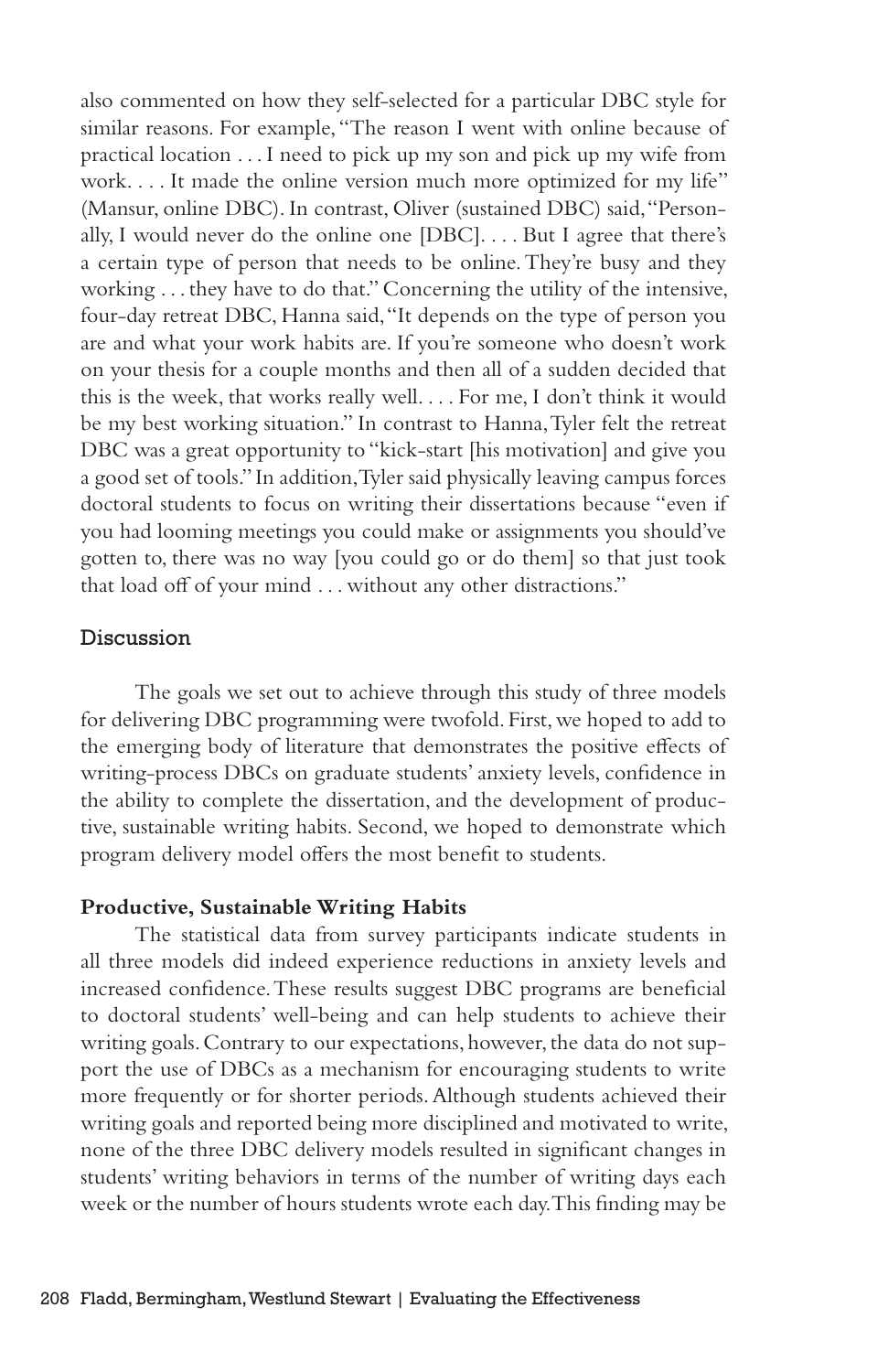due to participants only reporting the number of days per week and hours per day spent writing for the dissertation. If the students had commented on the perceived quality of their writing sessions, differential effects of the different DBC models may have been noted. This unexpected result reflects a significant way writing studies scholarship is beginning, and must continue, to reconceptualize productive writing habits and the behaviors and programs that support them.

The programming of all three DBC delivery models was based on the productive writing principles espoused by scholars such as Robert Boice (1990) and Paul Silvia (2007), who advocate a writing practice that consists of short, frequent, and consistently scheduled writing sessions, along with clear, specific writing goals. However, there has recently been a shift in the writing-habit literature from writing consistently every day to choosing an individualized approach. In her book *Air & Light & Time & Space: How Successful Academics Write*, Helen Sword (2017) reveals that, out of the successful academics she interviewed, only "13 percent" of her interview subjects "reported that they systematically schedule daily writing time throughout the academic year" (p. 15). Rather than prescribing a one-size-fits-all approach to productive academic writing, Sword espouses a writing practice that consists of "experimentation, empowerment, and choice" (p. 4). She posits that there are many types of successful writing practices, including the "binges that leave you feeling burned out on writing" that Boice (1990) encourages academics to resist (p. 77). As an alternative to the common advice to schedule frequent, short writing sessions, Sword's (2017) proposal involves a four-dimensional approach to writing that she conceptualizes as the "House of Writing" (p. 5). The "BASE habits," or foundation for this house, consist of factors that "anchor" a writing practice: behavioral habits, artisanal habits, social habits, and emotional habits (p. 5). Individual writers, Sword argues, may have preferences for, or more fully developed strengths in, one pillar of the base than others, but all these habits can be learned and strengthened. The quantitative and qualitative results of our study align with Sword's more comprehensive approach to the range of behaviors, skills, and beliefs she found among successful academic writers.

## **DBC Models**

Results of the quantitative-data analysis showed that regardless of the DBC model, students reported lower levels of anxiety and higher levels of confidence after completing the DBC compared to immediately prior. This finding is similar to what was reported by Busl, Donnelly, & Capdevielle (2015). Anxiety levels and confidence levels were sustained one month after the DBC ended. To our knowledge, there is currently no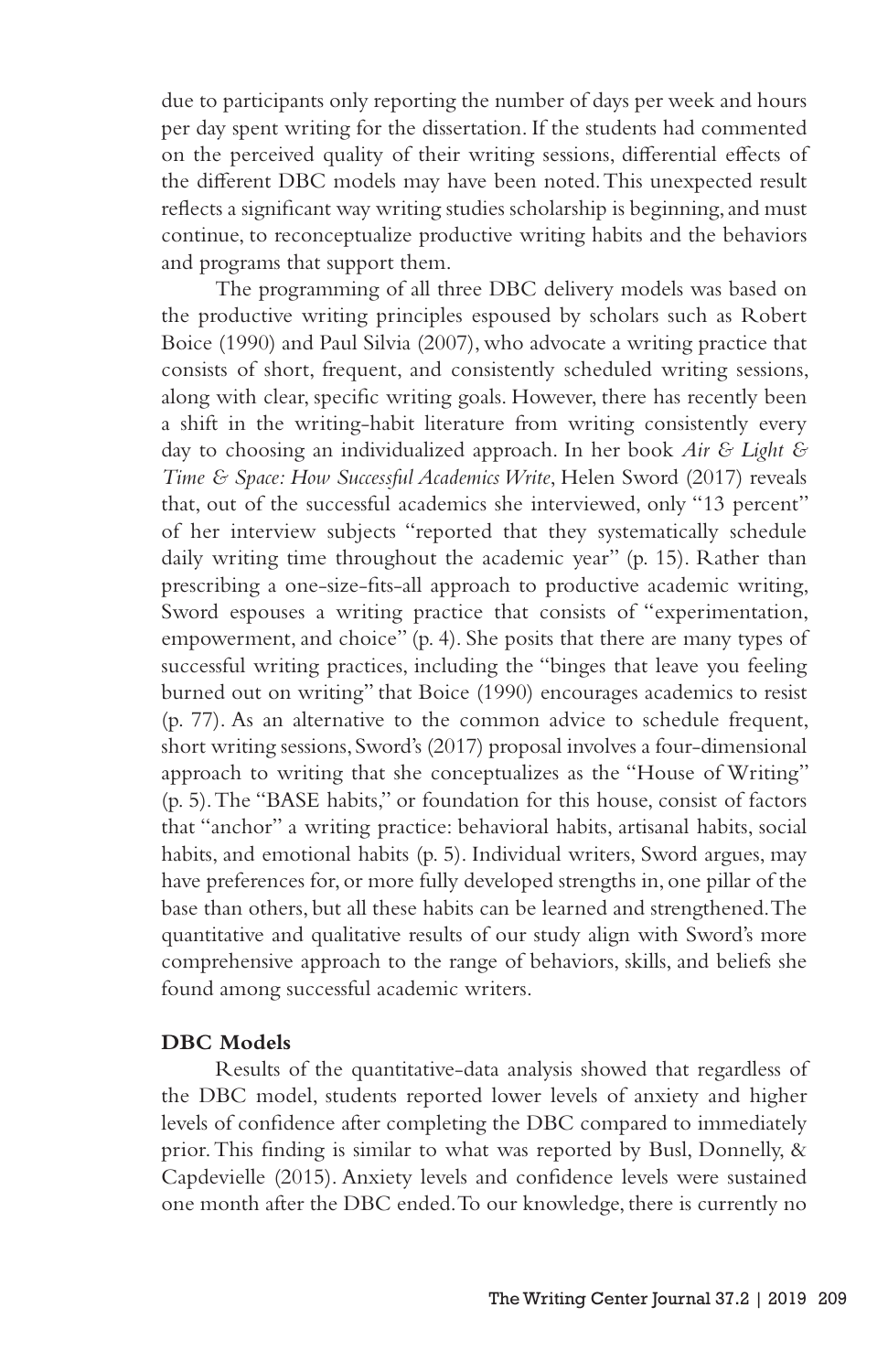published account of *long-term* DBC outcomes, specifically surrounding students' anxiety and confidence in their writing abilities. Lee and Golde (2013) reported that graduate students felt that their writing skills and behaviors were impacted positively six months after participating in a DBC. However, these results did not specify which types of behaviors students were considering in their responses. While our results seem to support other published accounts regarding the lasting effects of participating in a DBC, only a small number of participants responded to the one-month follow-up survey. Thus, these results should be interpreted with caution, as the small response rate limited the power of the analyses and subsequently the generalizability of the results.

Although all three DBCs resulted in improved confidence and decreased anxiety for students, no particular DBC delivery model was more effective at achieving these results than another. When levels of anxiety and confidence before and after a DBC were compared, no significant differences were noted across the three DBC models. This finding is similar to other DBC literature: doctoral students want to attend DBCs and experience benefits across many different models (e.g., retreat, course based, weekend, one week, or two weeks) (Mastroieni & Cheung, 2011). That there was no significant difference in participants' rates of anxiety reduction or confidence growth among the three different DBC models suggests graduate students' attraction to various DBC delivery models is as individualized as students' approaches to writing. We suggest that when given the option, students might "self-select" the DBC model that best suits their preferences, personal situations, and current needs.

The qualitative data show some students benefitted, or at least perceived a benefit, from participating in a DBC program, and the comments from individual focus-group participants may help explain why participants found the three different DBC models equally helpful. Additionally, several participants revealed they had applied to participate in their DBC model of choice specifically because of the way it was delivered: either because its scheduling structure worked around barriers to participation in our "traditional" DBC program, such as full-time employment, geographical distance, or child-care duties, or because the structure fit their work habits. These comments, in combination with the statistical data from survey participants, suggest many students self-selected based on the DBC model they perceived to best meet their individual needs.

Some students would have preferred to participate in an intensive-retreat-style model but participated in a sustained or online model out of logistical necessity. The fact that these participants were mostly focused on limitations of the program that can be attributed to the delivery mode supports our self-selection theory. For example, the comments of Haluk,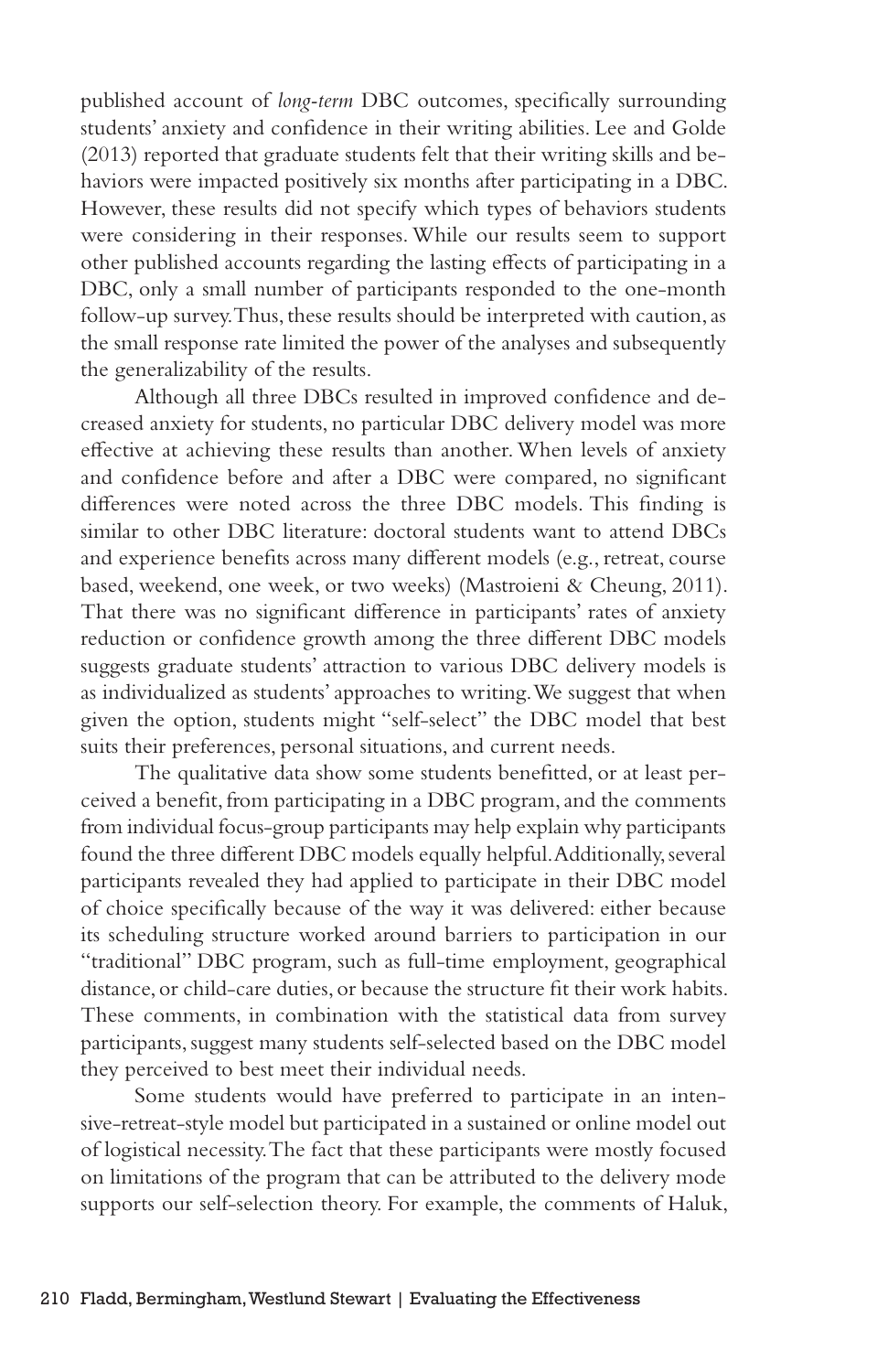who found it difficult to prioritize his writing in an online DBC format because his lab duties kept interfering, suggest some students need to leave campus in order to write productively. Other students in other DBC delivery models were able to write productively but were disappointed when their experiences in one delivery model were less social than colleagues' experiences in other delivery models. While Tyler felt that the four-day intensive structure of the retreat DBC created a tight-knit community participants maintained after the DBC ended, Emine's comment about not finding much utility in the ice-breaker activity at the beginning of the sustained DBC highlights the lack of community building that took place within the latter model. Other participants in the sustained model, however, pointed out that socialization and community building were not their primary reasons for applying to participate in a DBC program.

Focus group participants' other likes and dislikes about program elements (e.g., the daily stretching breaks) did not fall into easily discernible patterns that can help inform decisions about what program elements to eliminate or refine. This lack of consensus suggests that, like the delivery models themselves, the value participants derive from some of these other elements of DBC programming are in part a result of personal preference and individual need.

Overall, both our qualitative and quantitative data indicate there is no DBC delivery model that works best for all, or even most, doctoral students. Rather than valorizing one DBC model over the others, our Writing and Communication Centre, and perhaps other institutions that offer DBC programming, ought to offer several different DBC options in order to meet the differing needs and habits of doctoral students, who are likely to self-select.

## Conclusion

The evidence suggests doctoral students do benefit from participating in DBC programming; participants in these programs experience reductions in anxiety and increased confidence levels that may help students complete dissertations successfully. Although the role of DBCs in shaping attitudes about dissertation writing is significant, contrary to much of the literature and advice about productive, sustainable writing habits, our qualitative and quantitative data suggest these programs might not radically transform students' writing behaviors. While our research attempted to identify which components of writing-process boot camps created the greatest positive effect for students, we discovered instead that diverse program models best meet a diverse range of student needs. Doctoral students have multiple demands on their time, professionally and personally,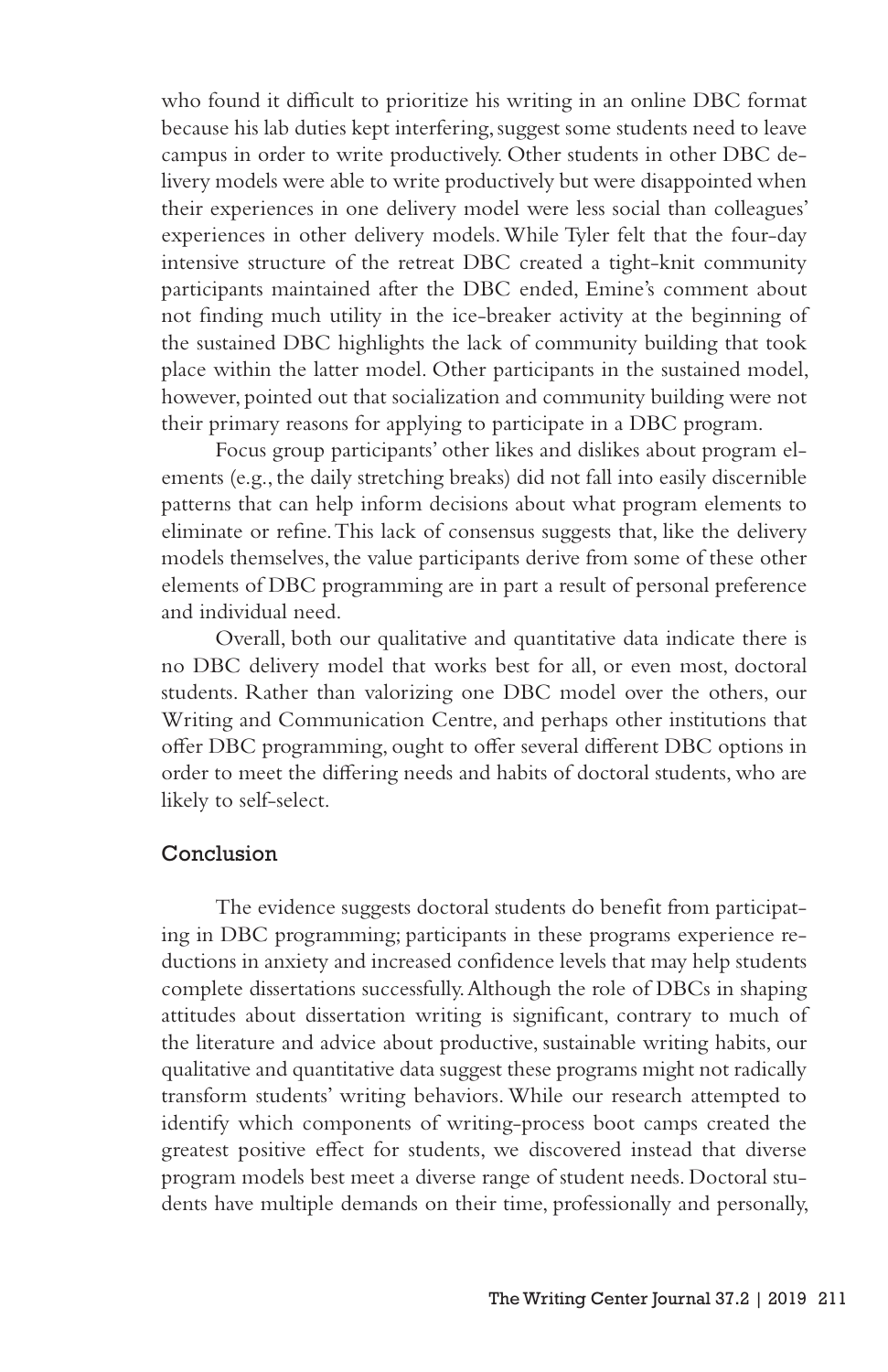and if writing centers can offer flexible and frequent programming, more students will benefit. It appears that, regardless of the DBC model, this kind of writing-process programming works for graduate students because it offers them the opportunity to reflect on their own writing practices as well as to learn and apply writing strategies.

This study and its results have raised several questions that will require additional research to answer. The first, most important question is whether DBC programming achieves its primary goals of helping to shorten graduate students' completion times and increase completion rates. In our study, regardless of which of the three models of boot camps that students selected to participate in, students reported decreased anxiety and increased confidence. The degree to which these positive effects are sustained over time, as well as the long-term impact of such effects on students' activities and progress, were beyond the scope of this study. And, while completion times and rates are often cited as a motivation for the introduction of dissertation boot camp programs, to our knowledge no studies have directly measured boot camps' role in improving degree-completion numbers. These gaps offer directions for further research. Busl, Donnelly, & Capdevielle (2015) report that positive impacts related to anxiety and confidence appeared to decline over time, and the authors suggest there are opportunities to offer programs that extend from an intensive boot camp experience. This suggestion is bolstered by our own boot camp participants, some of whom articulated that they would have liked to experience the benefits of the intensive and the sustained models in combination. There is an opportunity to explore ways to link boot camp programming with long-term writing and research support, such as writing groups. Theoretically, such programs would support students' momentum and connect them to a community of writers, helping to counter the "pluralistic isolation" described by Barbara Lovitts (2001).

A second, corollary question that must be addressed concerns not the number of days or hours graduate students spend writing after participating in DBCs but rather how productive those hours spent writing are. Although we did not see significant changes to the writing schedules of DBC participants in this study, we do not yet know whether students who participate in a DBC use their writing time more efficiently or become more focused writers. In order to answer this question, we must determine methods for assessing graduate students' perceptions of the quality of their writing time. While Sword (2017) has widened the range of possibilities for what a successful academic writing practice can look like, we must not take for granted that these practices work for graduate students in the same ways they do for faculty.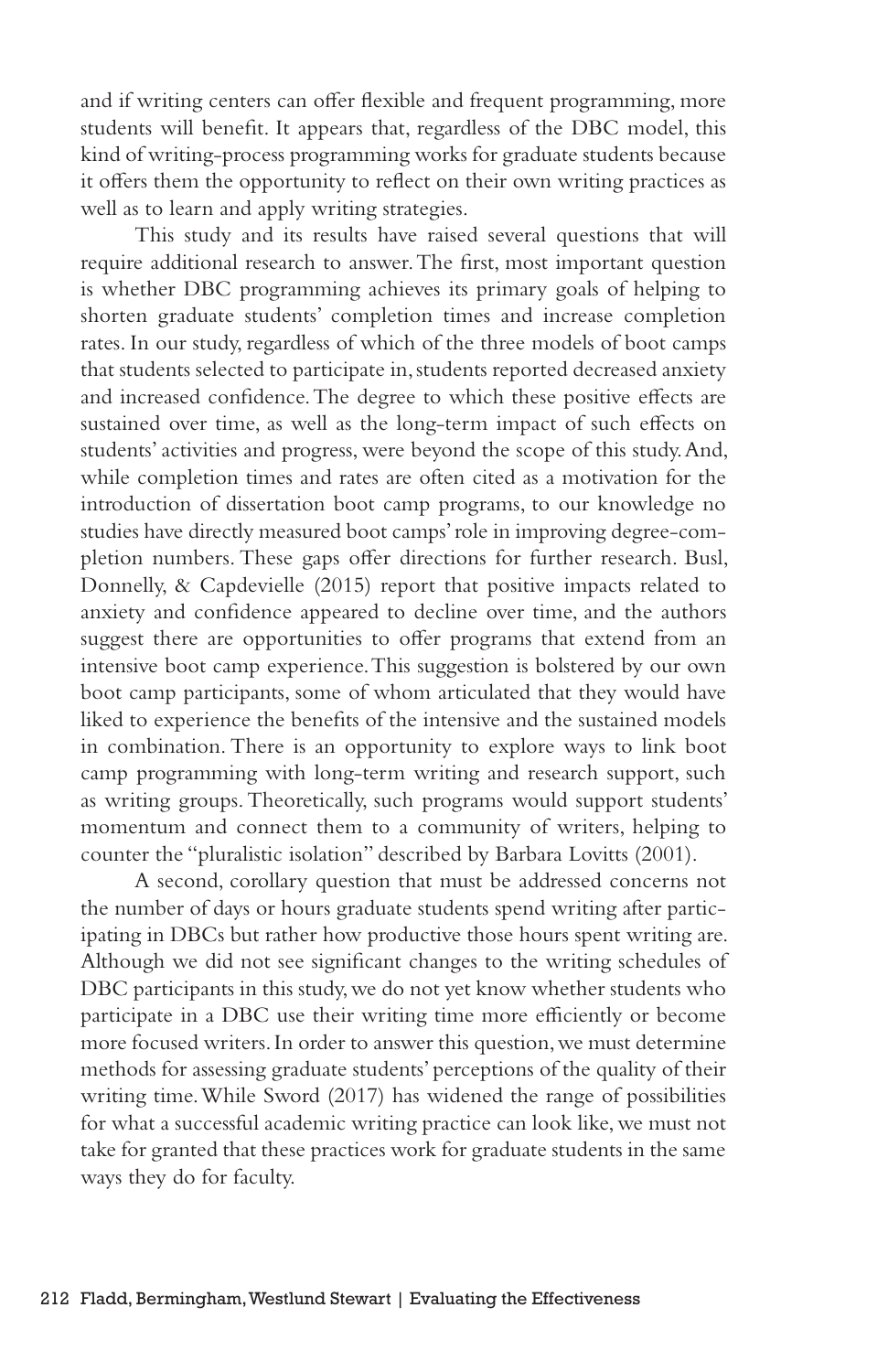#### Acknowledgments

*We would like to thank our research assistant, Jared Valdron, who performed the statistical analysis on our data. We would also like to thank the Centre for Teaching Excellence at the University of Waterloo for funding this project through a Learning Innovation and Teaching Enhancement Seed grant. We are grateful to the graduate student participants who shared their experiences of Dissertation Boot Camps with*  us. Lastly, we are indebted to the anonymous reviewers and the editorial team at Writing Center Journal *for their generous feedback and guidance throughout the revision process.*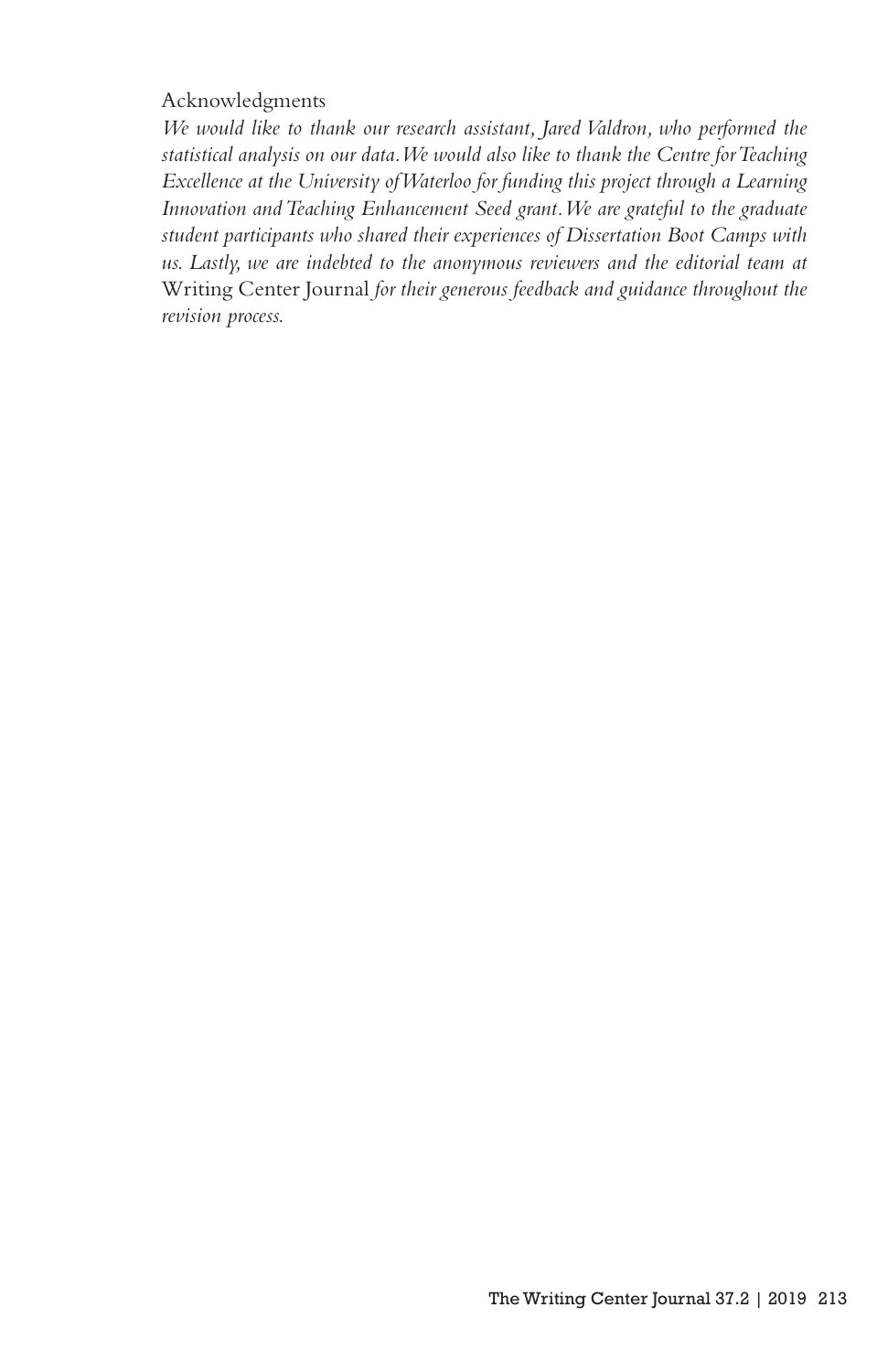#### References

- Boice, R. (1990). *Professors as writers: A self-help guide to productive writing*. Stillwater, OK: New Forums.
- Busl, G., Donnelly, K., & Capdevielle, M. (2015). Camping in the disciplines: Assessing the effect of writing camps on graduate student writers. *Across the Disciplines: A Journal of Language, Learning and Academic Writing, 12*(3). Retrieved from http://wac.colostate. edu/atd/graduate\_wac/busletal2015.cfm
- Cirillo, F. (2007). *The Pomodoro Technique (The Pomodoro).* San Francisco: Creative Commons. Retrieved from http://baomee.info/pdf/ technique/1.pdf
- Council of Graduate Schools. (2008). *Ph.D completion and attrition: Analysis of baseline program data from the Ph.D completion project*. Washington, DC: Council of Graduate Schools.
- Cox, R. H., Martens, M. P., & Russell, W. D. (2003). Measuring anxiety in athletics: The Revised Competitive State Anxiety Inventory-2. *Journal of Sport and Exercise Psychology, 25*(4)*,* 519–533. http:// dx.doi.org/10.1123/jsep.25.4.519
- Crotty, M. (1998). *The foundations of social research*. Sydney: Allen & Unwin.
- Driscoll, D., & Perdue, S.W. (2012). Theory, lore and more: An analysis of RAD research in *The Writing Center Journal,* 1980–2009. *Writing Center Journal, 32*(1)*,* 11–39.
- Hunt, R. 1999. What is inkshedding? Paper presented at the Annual Inkshed Working Conference, Mont Gabriel, Quebec, Canada, May 6–9. Retrieved from https://files.eric.ed.gov/fulltext/ ED454515.pdf
- Krueger, R. A., & Casey, M. A. (2009). *Focus groups: A practical guide for applied research*. 4th ed. Thousand Oaks, CA: SAGE.
- Lee, S., & Golde, C. (2013). Completing the dissertation and beyond: Writing centers and dissertation boot camps. *Writing Lab Newsletter, 37*(7–8), 1–5.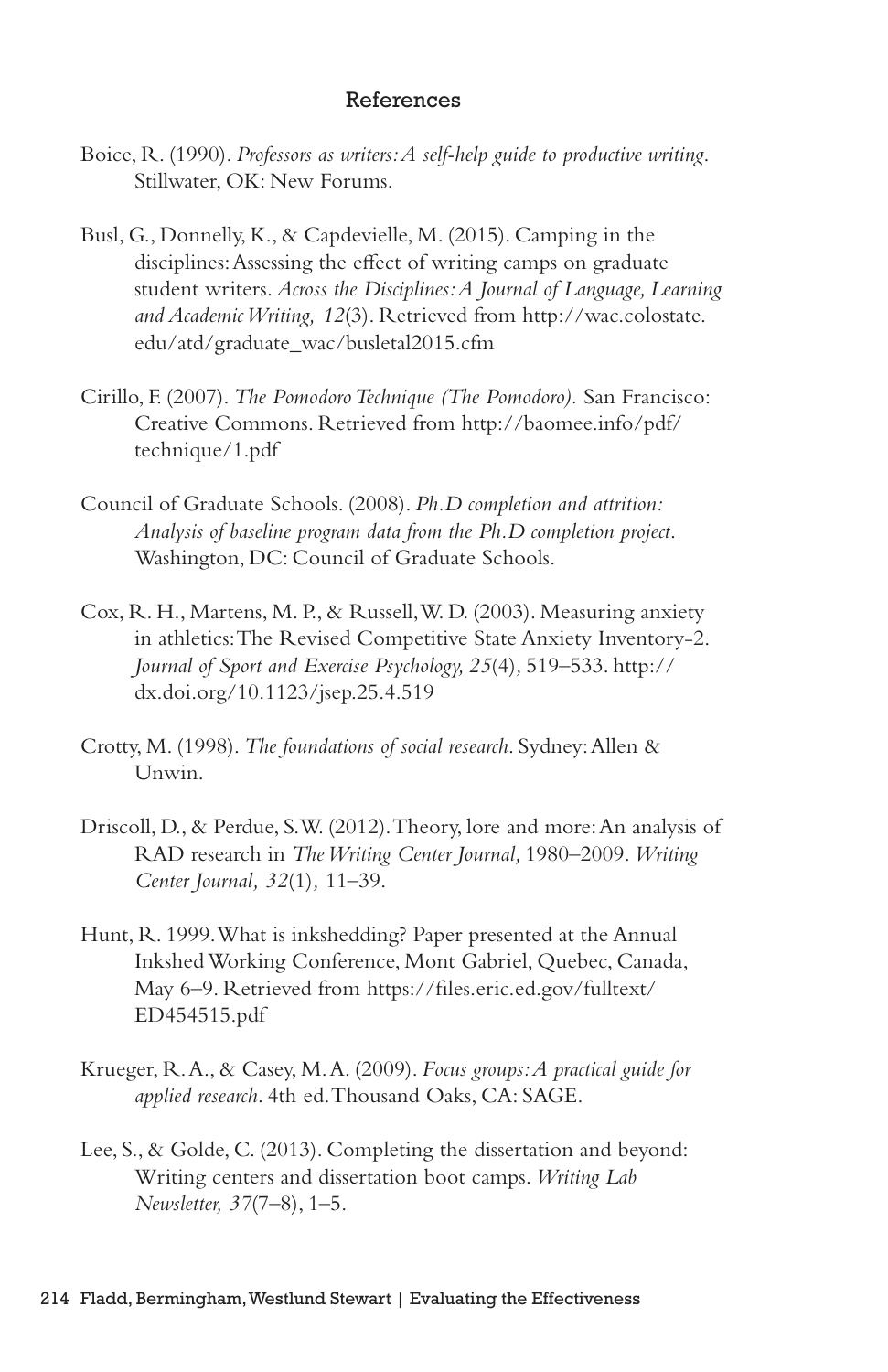- Lovitts, B. (2001). *Leaving the Ivory Tower: The causes and consequences of departure from doctoral study*. Lanham, MD: Rowman & Littlefield.
- Mastroieni, A., & Cheung, D. (2011). The few, the proud, the finished: Dissertation boot camps as a model for doctoral student support. *NASPA,* Fall*,* 4–6. Retrieved from https://www.naspa.org/ images/uploads/main/2011-NASPA-KC-Fall-Publication.pdf
- Micciche, L. R., & Carr, A. D. (2011). Toward graduate-level writing instruction. *College Composition and Communication, 62*(3)*,*  477–501.
- QSR International. (2015). NVivo qualitative data analysis software (Version 11). Melbourne: Qualitative Solutions & Research PTY.
- Patton, M. Q. (2002). *Qualitative evaluation and research methods*. 3rd ed. Thousand Oaks, CA: SAGE.
- Silvia, P. (2007). *How to write a lot: A practical guide to productive academic writing*. Washington, DC: American Psychological Association.
- Simpson, S. (2013). Building for sustainability: Dissertation boot camp as a nexus of graduate writing support. *Praxis: A Writing Center Journal, 10*(2). Retrieved from http://www.praxisuwc.com/ simpson-102/
- Sparkes, A. C., & Smith, B. (2014). *Qualitative research methods in sport, exercise and health: From product to process.* New York: Routledge.
- Sword, H. (2017). *Air & light & time & space: How successful academics write*. Cambridge, MA: Harvard University Press.
- Thomas, M., Williams, A., & Case, J. (2014). The Graduate Writing Institute: Overcoming Risk, Embracing Strategies, and Appreciating Skills. *The Learning Assistance Review, 19(1),* 69-98*.*
- Wynne, C., Guo, Y., & Wang, S. (2014). Writing anxiety groups: A creative approach for graduate students. *Journal of Creativity in Mental Health, 9*(3)*,* 366–379.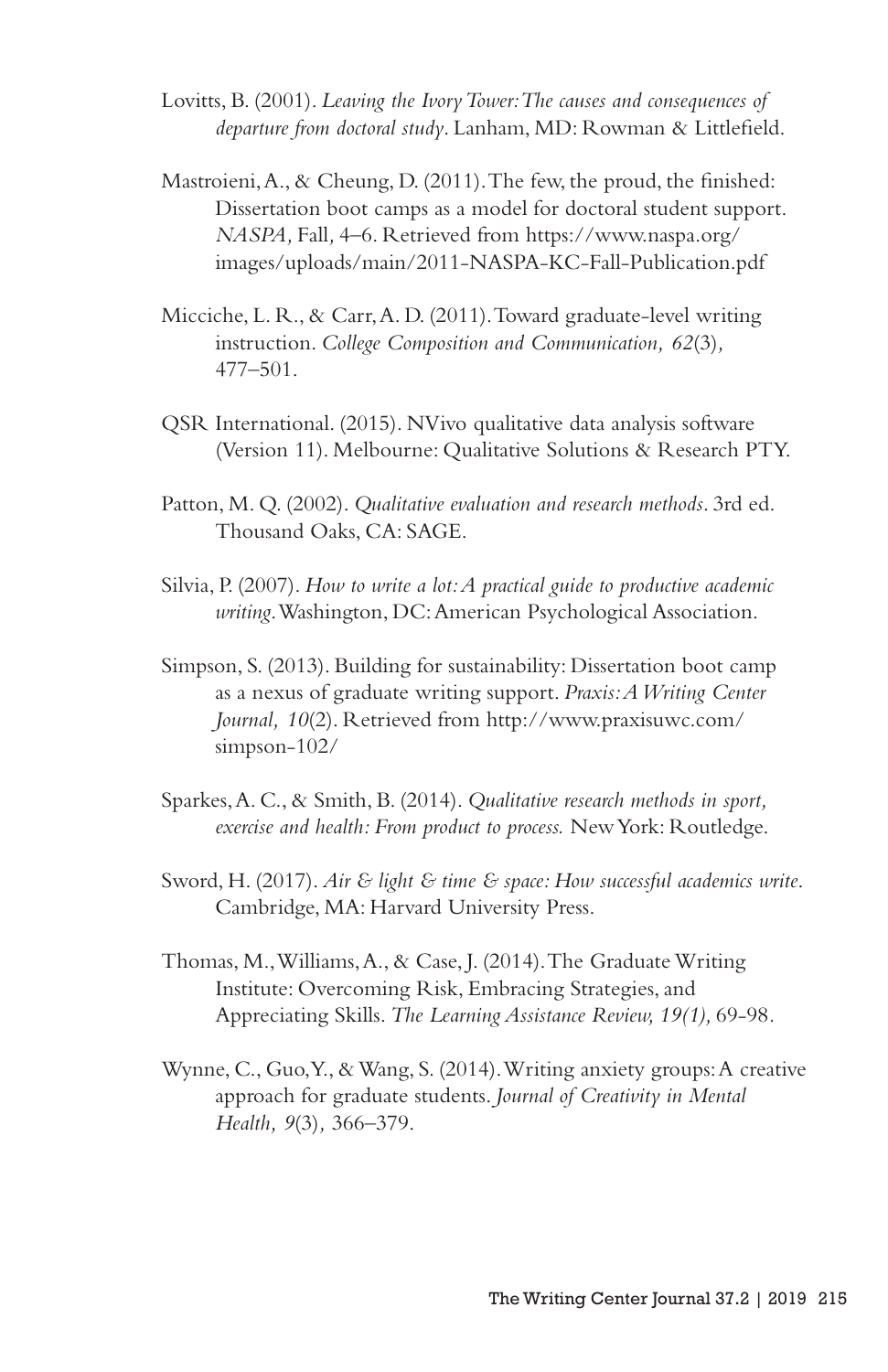# Appendix A: Program schedule for Retreat DBC model

| Time                  | Activity                                                                                            |
|-----------------------|-----------------------------------------------------------------------------------------------------|
| $8:00$ am-9:00am      | Travel by bus to Stratford campus                                                                   |
| $9:00$ am- $9:45$ am  | Orientation:<br>• Introductions<br>• Overview of the program<br>• Ice breakers<br>• Research survey |
| $9:45$ am-10:15am     | Workshop: goal setting I                                                                            |
| 10:15am-10:30am       | <b>Break</b>                                                                                        |
| $10:30$ am-10:50am    | Workshop: introduction to the Pomodoro meth-<br>od                                                  |
| 10:50am-11:55am       | <b>Write!</b> (2 Pomodoros x 30 min. each)                                                          |
| <b>LUNCH BREAK</b>    |                                                                                                     |
| $1:00$ pm $-2:00$ pm  | <b>Write!</b> (2 Pomodoros x 30 min. each)                                                          |
| $2:00$ pm $-2:15$ pm  | <b>Break</b>                                                                                        |
| $2:15$ pm $-2:25$ pm  | Stretching                                                                                          |
| $2:25$ pm $-3:30$ pm  | Write! (2 Pomodoros x 30 min.)                                                                      |
| $3:30$ pm – $4:00$ pm | End of Day reflection                                                                               |
| $4:00$ pm $-5:00$ pm  | Return to Waterloo campus by bus                                                                    |

**Tuesday, February 21st, 2017**

**Wednesday, February 22nd, 2017**

| Time                 | Activity                                                   |
|----------------------|------------------------------------------------------------|
| $8:00$ am-9:00am     | Travel by bus to Stratford campus                          |
| $9:00$ am- $9:30$ am | Morning goal setting                                       |
| $9:30$ am-10:00am    | Workshop: avoiding procrastination I: technol-<br>ogy tips |
| $10:00$ am-10:30am   | Write! (1 Pomodoro x 30 min.)                              |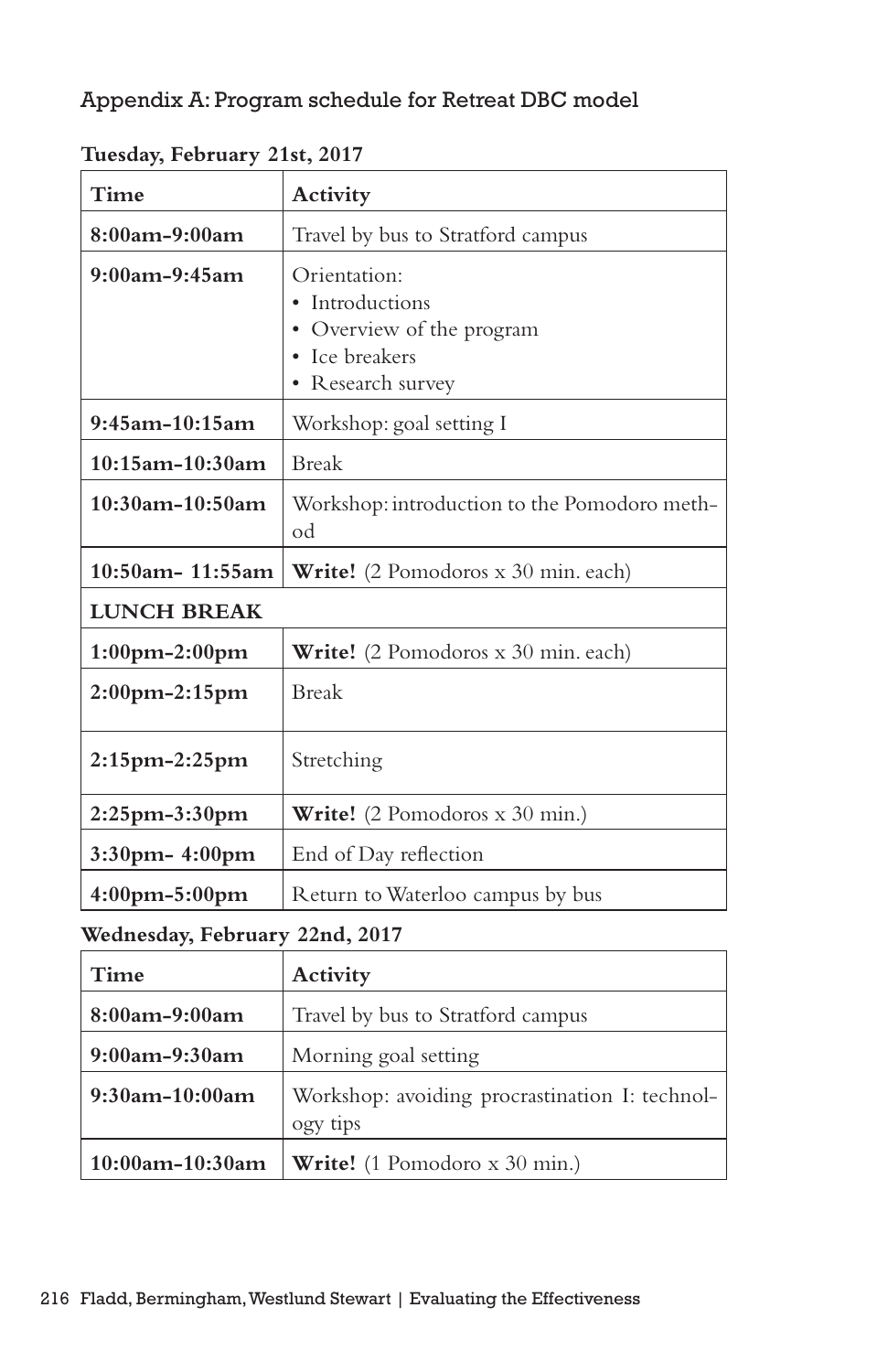| 10:30am-10:45am               | <b>Break</b>                                                                 |  |
|-------------------------------|------------------------------------------------------------------------------|--|
| 10:45am-11:20am               | Write! (1 Pomodoro x 30 min.)                                                |  |
| 11:20am-12:00pm               | Workshop: peer review I                                                      |  |
| <b>LUNCH BREAK</b>            |                                                                              |  |
| 1:00pm-2:40pm                 | Write! (3 Pomodoros x 30 min. each)                                          |  |
| 2:40pm-2:55pm                 | Break                                                                        |  |
| 2:55pm-3:05pm                 | Stretching                                                                   |  |
| 3:05pm-3:40pm                 | Write! (1 Pomodoro x 30 min.)                                                |  |
| 3:40pm-4:00pm                 | End of day reflection                                                        |  |
| 4:00pm-5:00pm                 | Return to Waterloo campus by bus                                             |  |
| Thursday, February 23rd, 2017 |                                                                              |  |
| Time                          | Activity                                                                     |  |
| 8:00am-9:00pm                 | Travel by bus to Stratford campus                                            |  |
| $9:00$ am- $9:30$ am          | Morning goal setting                                                         |  |
| 9:30am- 10:35am               | Write! (2 Pomodoros x 30 min. each)                                          |  |
| $10:35$ am-10:50am            | <b>Break</b>                                                                 |  |
| 10:50am-11:35am               | Workshop: avoiding procrastination II: strategies<br>for sustainable writing |  |
| 11:35am-12:05pm               | Write! (1 Pomodoro x 30 min.)                                                |  |
| <b>LUNCH BREAK</b>            |                                                                              |  |
| 1:00pm-2:40pm                 | Write! (3 Pomodoros x 30 min. each)                                          |  |
| 2:40pm-2:55pm                 | <b>Break</b>                                                                 |  |
| 2:55pm-3:05pm                 | Stretching                                                                   |  |
| 3:05pm-3:35pm                 | Write! (1 Pomodoro x 30 min.)                                                |  |
| 3:40pm-4:00pm                 | End of day reflection                                                        |  |
| 4:00pm-5:00pm                 | Return to Waterloo campus by bus                                             |  |
| Friday, February 24th, 2017   |                                                                              |  |

| --           | . .                       |
|--------------|---------------------------|
| <b>THILE</b> | $\mathbf{r}$<br>$\lambda$ |
|              |                           |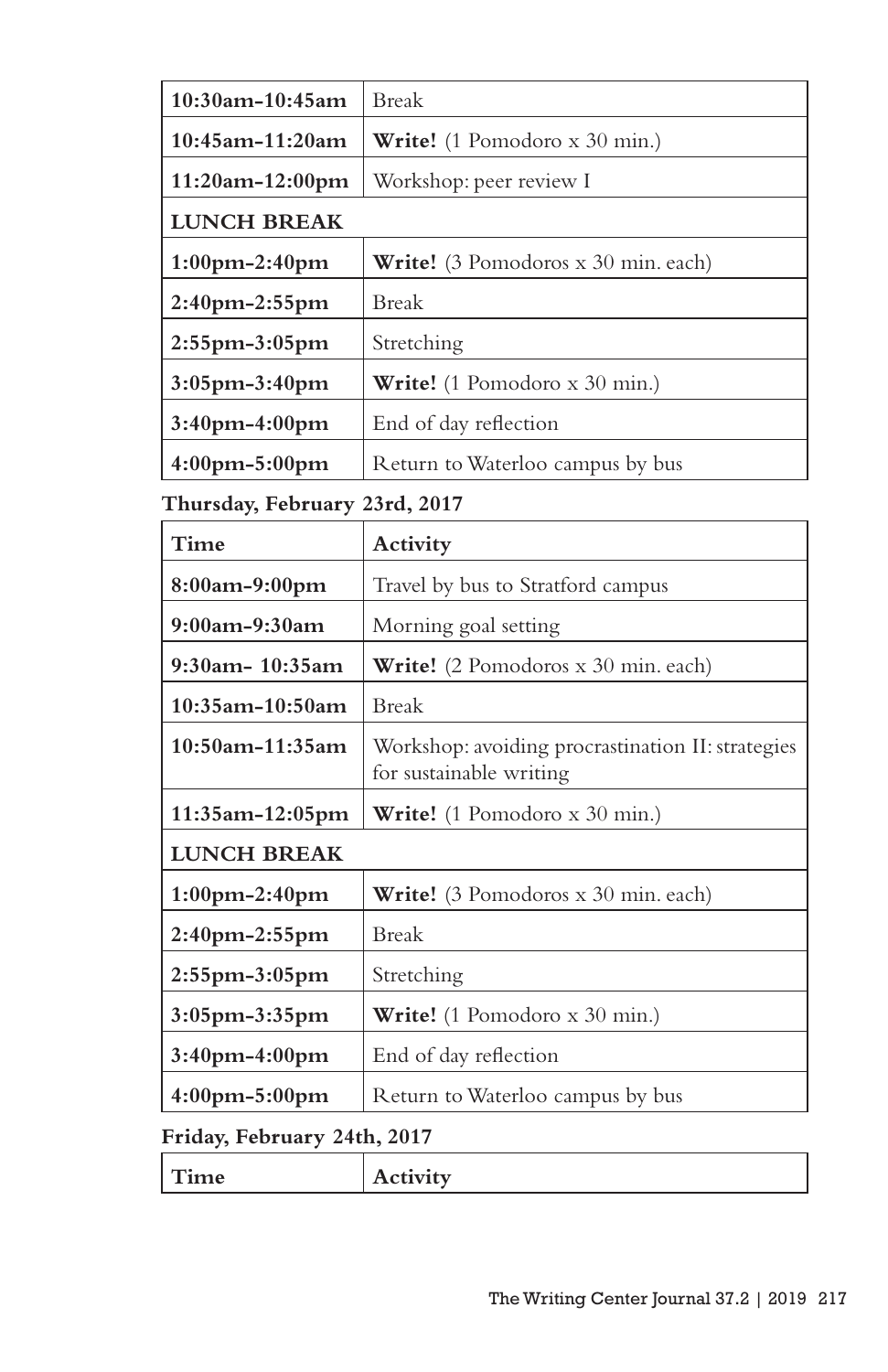| 8:00am-9:00am                     | Travel by bus to Stratford campus                   |
|-----------------------------------|-----------------------------------------------------|
| $9:00$ am- $9:30$ am              | Morning goal setting                                |
| $9:30$ am - 10:35am               | <b>Write!</b> (2 Pomodoros x 30 min. each)          |
| $10:35$ am-1 $0:50$ am            | Break                                               |
| $10:50$ am-10:55am                | Stretching                                          |
| $10:55$ am-11:30am                | <b>Write!</b> (1 Pomodoro x 30 min.)                |
| $11:30-12:00 \text{pm}$           | Workshop: peer review II                            |
| <b>GROUP LUNCH</b>                |                                                     |
| $1:00$ pm - 1:45 pm               | Workshop: goal setting II – project manage-<br>ment |
| $1:45$ pm- $3:25$ pm              | <b>Write!</b> (3 Pomodoros x 30 min. each)          |
| $3:25$ pm $-3:35$ pm              | Break                                               |
| $3:40$ pm-4:00pm                  | Wrap up: End of day reflection, research survey     |
| $4:00 \text{pm} - 5:00 \text{pm}$ | Return to Waterloo campus by bus                    |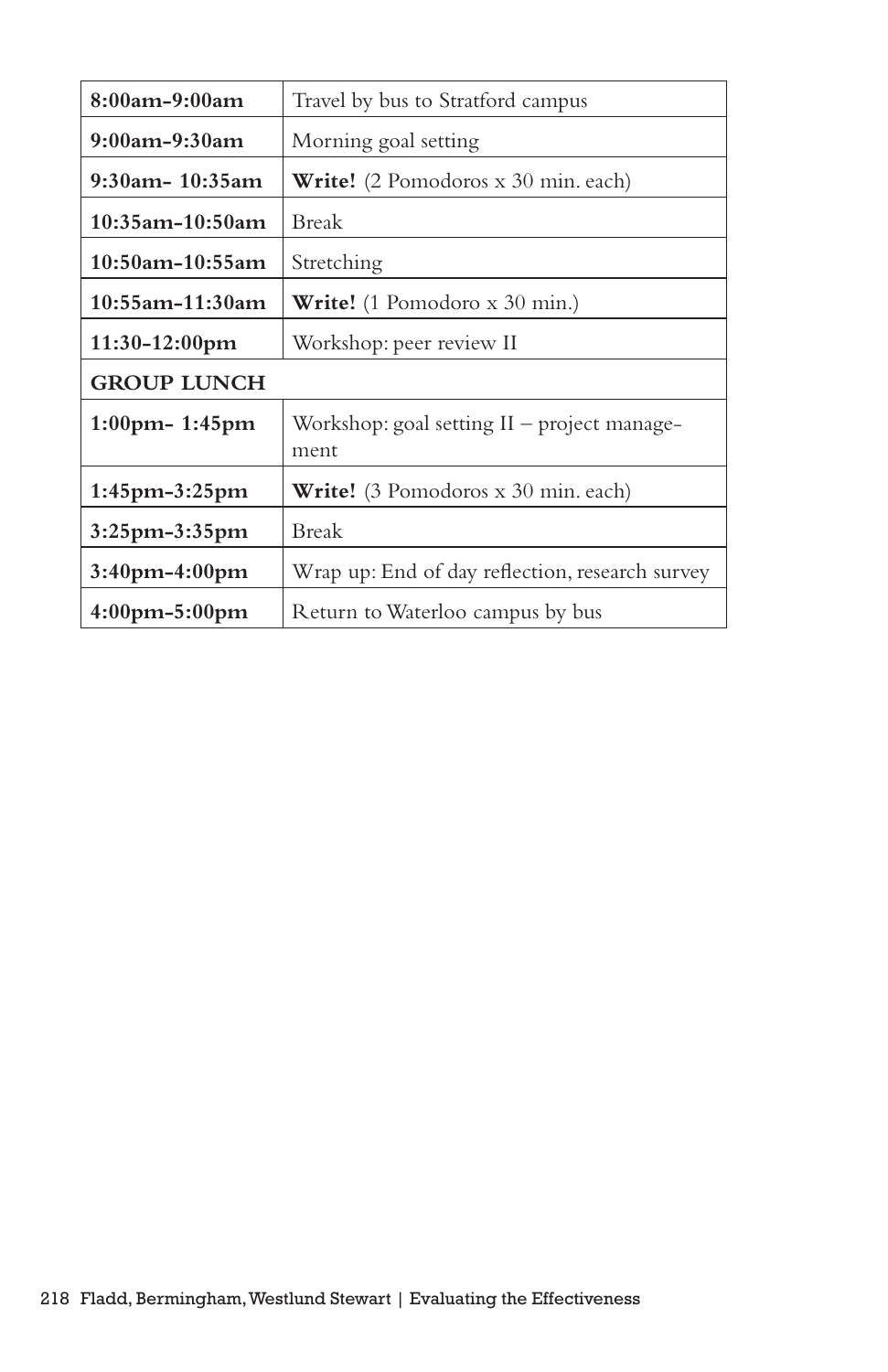# Appendix B: Program schedule for Sustained DBC model

| Time                   | Activity                                         |
|------------------------|--------------------------------------------------|
| $9:00$ am- $9:45$ am   | Orientation:                                     |
|                        | • Introductions                                  |
|                        | • Overview of the program                        |
|                        | • Ice breakers                                   |
|                        | • Research survey                                |
| $9:45$ am-10:15am      | Workshop: goal setting I                         |
| $10:15$ am- $10:30$ am | <b>Break</b>                                     |
| $10:30$ am-10:50am     | Workshop: introduction to the Pomodoro<br>method |
| $10:50$ am- 11:55am    | <b>Write!</b> (2 Pomodoros x 30 min. each)       |

**Week 1: Monday, January 16th, 2017**

**Week 2: Monday, January 23rd, 2017**

| $9:00$ am- $9:30$ am   | Morning goal setting                                       |
|------------------------|------------------------------------------------------------|
| $9:30$ am-10:30am      | <b>Write!</b> (2 Pomodoros x 30 min.)                      |
| $10:30$ am-10:45am     | <b>Break</b>                                               |
| $10:45$ am-11:15am     | Workshop: avoiding procrastination I: technol-<br>ogy tips |
| $11:15$ am-11:45am     | <b>Write!</b> (1 Pomodoro x 30 min.)                       |
| $11:45$ am- $12:00$ pm | End of day reflection                                      |

# **Week 3: Monday, January 30th, 2017**

| Time                 | Activity                             |
|----------------------|--------------------------------------|
| $9:00$ am- $9:20$ am | Morning goal setting                 |
| $9:20$ am-10:20am    | Write! (2 Pomodoros x 30 min.)       |
| $10:20$ am-10:35am   | <b>Break</b>                         |
| $10:35$ am-10:45am   | Stretches for writers                |
| $10:45$ am-11:20am   | <b>Write!</b> (1 Pomodoro x 30 min.) |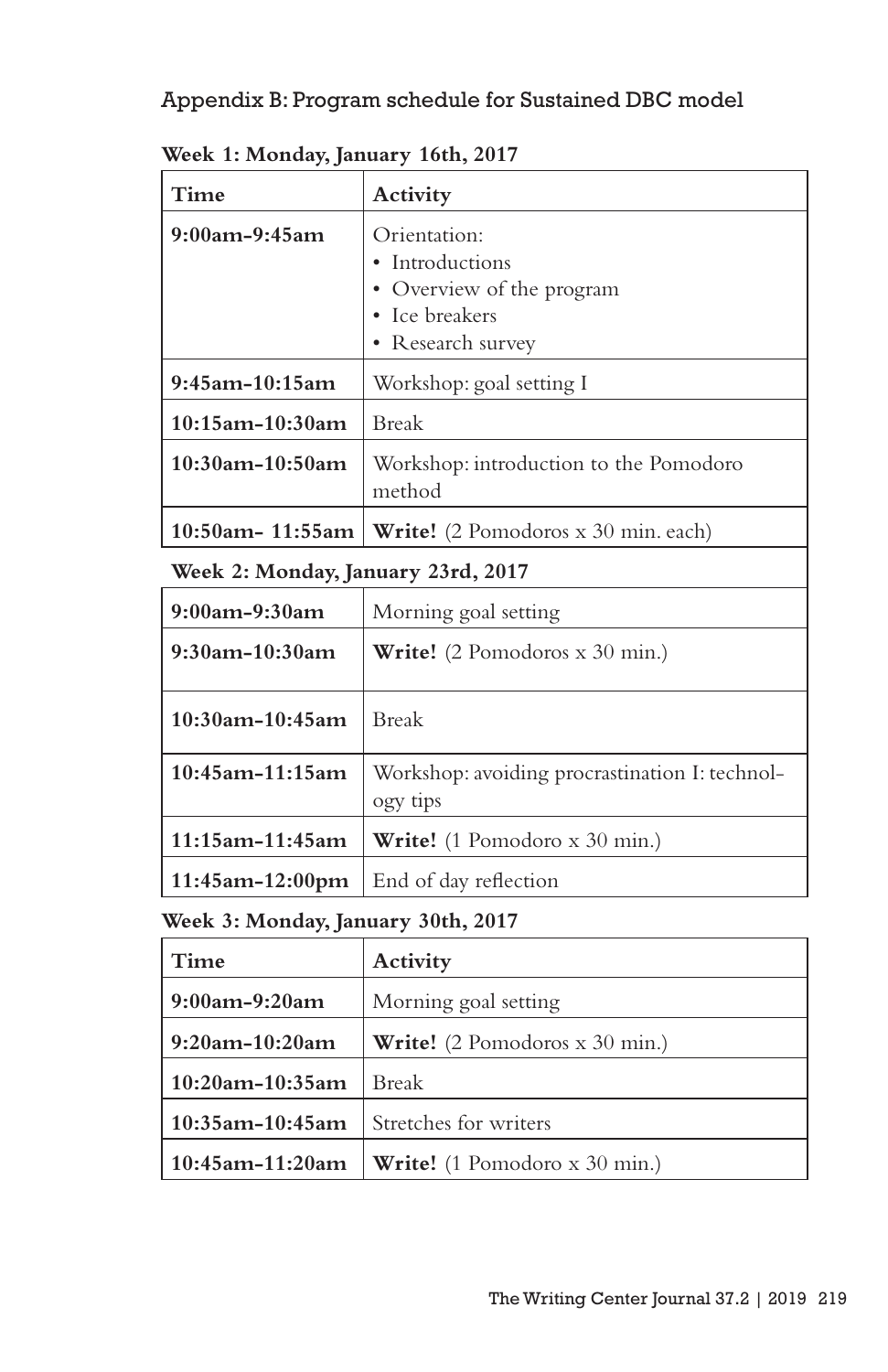| $11:20am-12:00pm$                  | Workshop: peer review I                                                      |  |
|------------------------------------|------------------------------------------------------------------------------|--|
| Week 4: Monday, February 6th, 2017 |                                                                              |  |
| $9:00$ am- $9:20$ am               | Morning goal setting                                                         |  |
| $9:20$ am-10:20am                  | <b>Write!</b> (2 Pomodoros $x$ 30 min.)                                      |  |
| $10:20$ am-10:35am                 | <b>Break</b>                                                                 |  |
| $10:35$ am-11:20am                 | Workshop: avoiding procrastination II: strategies<br>for sustainable writing |  |
| $11:20$ am-11:50am                 | <b>Write!</b> (1 Pomodoro x 30 min.)                                         |  |
| $11:50$ am- $12:00$ pm             | End of day reflection                                                        |  |

# **Week 5: Monday, February 13th, 2017**

| Time                                | Activity                              |  |
|-------------------------------------|---------------------------------------|--|
| $9:00$ am- $9:20$ am                | Morning goal setting                  |  |
| $9:20$ am - $10:20$ am              | Write! (2 Pomodoros x 30 min. each)   |  |
| $10:20$ am-10:35am                  | <b>Break</b>                          |  |
| $10:35$ am-10:45am                  | Stretches for writers                 |  |
| $10:45$ am-11:45am                  | <b>Write!</b> (2 Pomodoros x 30 min.) |  |
| $11:45$ am-12:00pm                  | End of day reflection                 |  |
| Week 6: Monday, February 27th, 2017 |                                       |  |
| $9:00$ am- $9:20$ pm                | Morning goal setting                  |  |
| $9:20$ am-10:20am                   | Write! (2 Pomodoros x 30 min.)        |  |
| $10.20$ am-10.30am                  | $R$ reak                              |  |

| $\vert$ 10:20am-10:30am $\vert$ Break |                                                 |
|---------------------------------------|-------------------------------------------------|
|                                       | 10:30am-11:15am   Workshop: peer review II      |
|                                       | 11:15am-11:45am   Write! (1 Pomodoro x 30 min.) |
|                                       | 11:45am-12:00pm End of day reflection           |

# **Week 7: Monday, March 6th, 2017**

| Time               | Activity                                   |  |
|--------------------|--------------------------------------------|--|
| 9:00am-9:20am      | Morning goal setting                       |  |
| $9:20$ am- 10:20am | <b>Write!</b> (2 Pomodoros x 30 min. each) |  |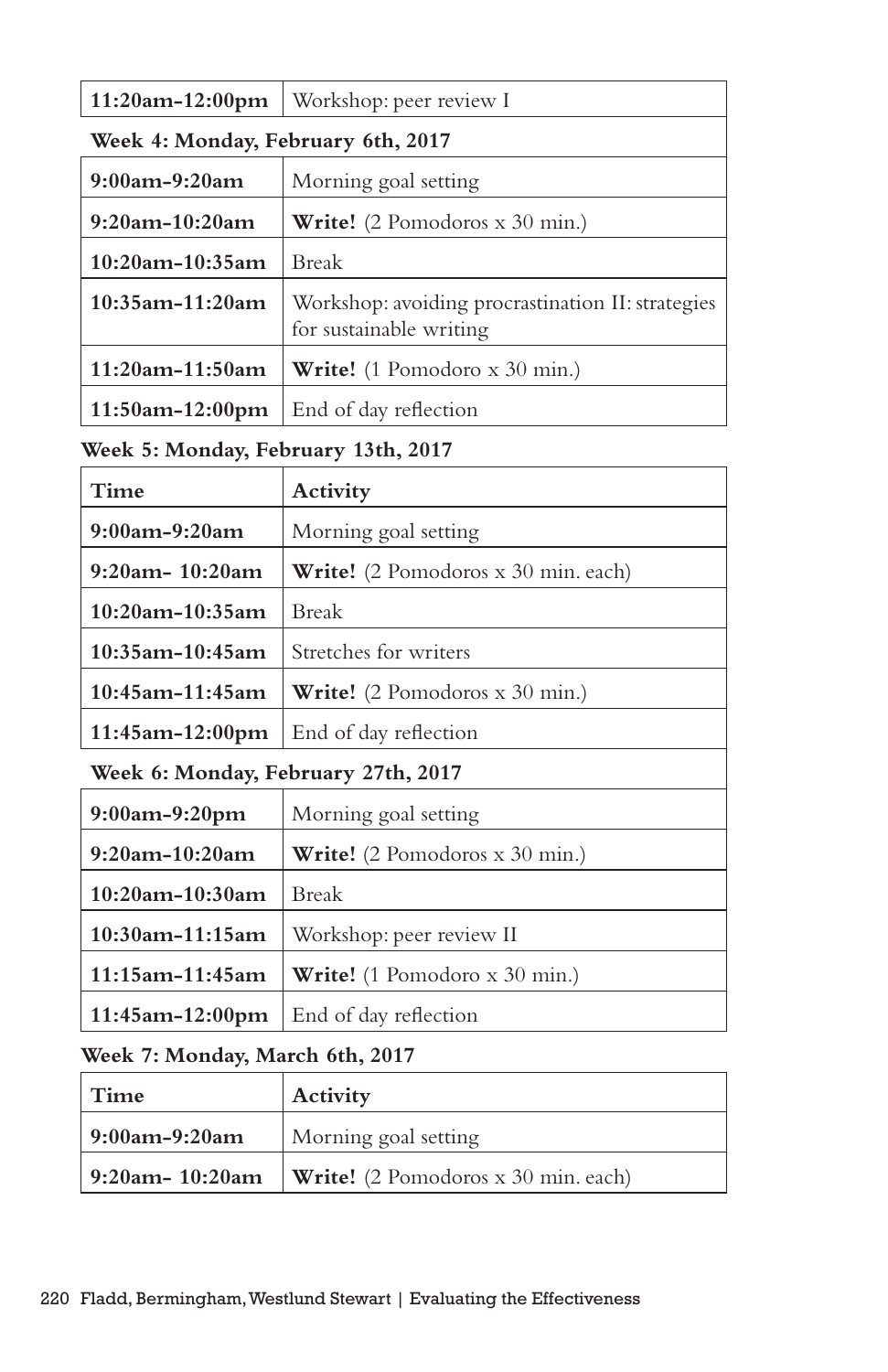| $10:20$ am-10:35am               | <b>Break</b>                                  |  |
|----------------------------------|-----------------------------------------------|--|
| $10:35$ am-12:00pm               | Group brunch                                  |  |
| Week 8: Monday, March 13th, 2017 |                                               |  |
| $9:00$ am- $9:50$ am             | Workshop: goal setting II: project management |  |
| $9:50$ am-10:05am                | <b>Break</b>                                  |  |
| $10:05$ am-11:35am               | <b>Write!</b> (3 Pomodoros x 30 min.)         |  |
| $11:35$ am-12:00pm               | Wrap up:                                      |  |
|                                  | End of day reflection                         |  |
|                                  | Research survey                               |  |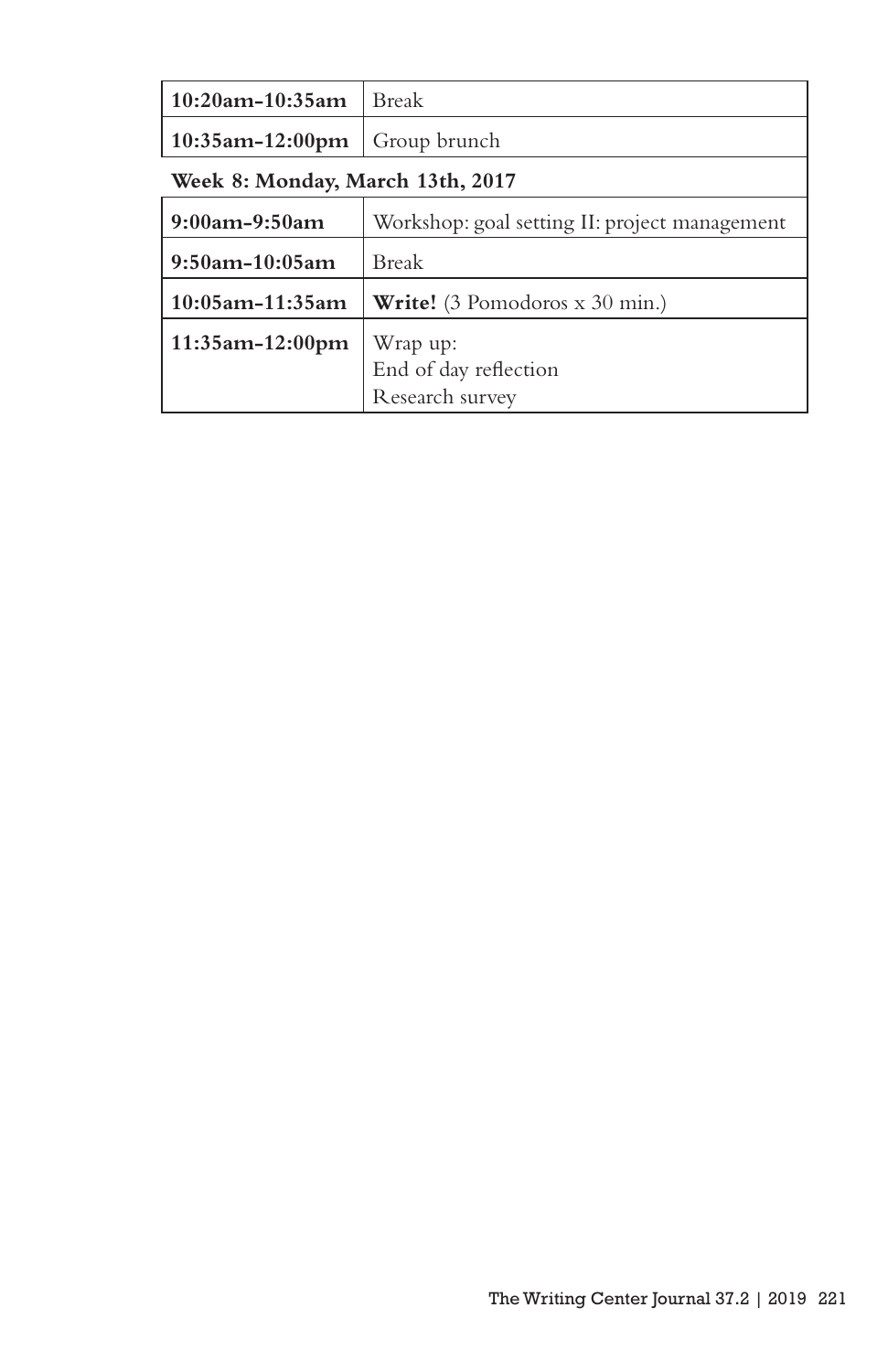# Appendix C: Program schedule for Online DBC model

| Time                 | Activity                                                                                              | Platform                                                              |
|----------------------|-------------------------------------------------------------------------------------------------------|-----------------------------------------------------------------------|
| $9:00$ am- $9:45$ am | Orientation:<br>• Introductions<br>• Research survey<br>· Sign up for a<br>consultation<br>(optional) | Pre-recorded greeting;<br>Padlet Bulletin board;<br>SurveyMonkey link |
| $9:45$ am-10:15am    | Workshop: goal setting<br>L                                                                           | Online Room                                                           |
| $10:15$ am-10:30am   | <b>Break</b>                                                                                          |                                                                       |
| $10:30$ am-10:50am   | Workshop: introduc-<br>tion to the Pomodoro<br>method                                                 | Online Room                                                           |
| 10:50am- 11:55am     | Write! (2 Pomodoros<br>x 30 min. each)                                                                | Independent work<br>(use an online<br>Pomodoro timer)                 |
| <b>LUNCH BREAK</b>   |                                                                                                       |                                                                       |
| $12:55$ pm-2:00pm    | Write! (2 Pomodoros<br>x 30 min. each)                                                                | Independent work                                                      |
| 2:00pm-2:15pm        | <b>Break</b>                                                                                          |                                                                       |
| 2:15pm-2:25pm        | Stretching                                                                                            | Pre-recorded video on<br><b>LEARN</b>                                 |
| 2:25pm-3:30pm        | Write! (2 Pomodoros<br>$x 30$ min.)                                                                   | Independent work                                                      |
| 3:30pm- 4:00pm       | End of Day reflection                                                                                 | PDF instructions,<br>Word worksheet, daily<br>prompt                  |

**Monday, December 19th, 2016**

# **Tuesday, December 20th, 2016**

| ' Time          | Activity             | Platform              |
|-----------------|----------------------|-----------------------|
| $9:00am-9:30am$ | Morning goal setting | Padlet bulletin board |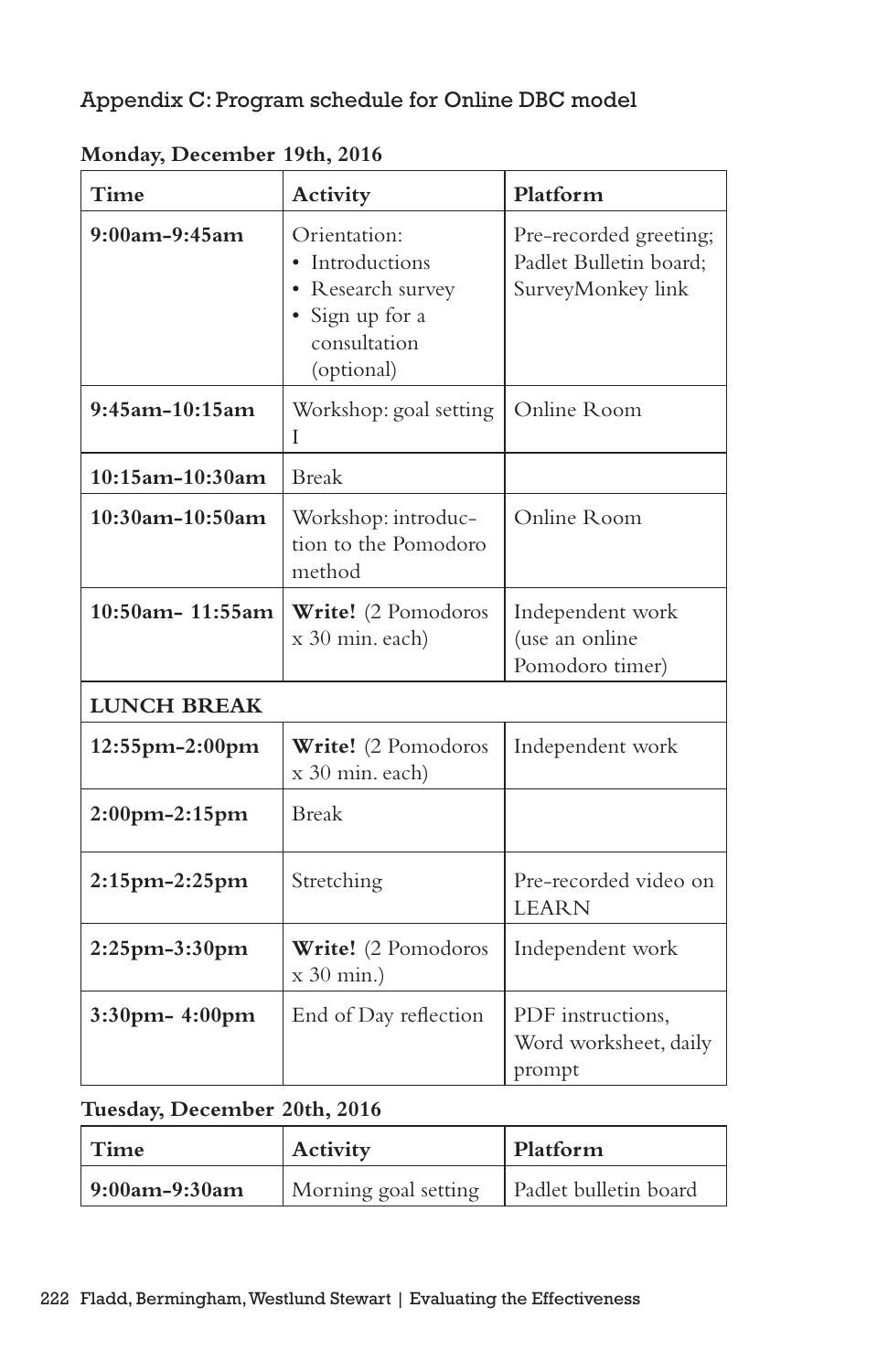| $9:30$ am-10:00am    | Workshop: avoiding<br>procrastination I:<br>technology tips | Audio message and<br>PDF tips sheet                  |  |
|----------------------|-------------------------------------------------------------|------------------------------------------------------|--|
| $10:00$ am-10:30am   | Write! (1 Pomodoro<br>$x 30$ min.)                          | Independent work                                     |  |
| 10:30am-10:45am      | <b>Break</b>                                                |                                                      |  |
| $10:45$ am-11:20am   | Write! (1 Pomodoro<br>$x 30$ min.)                          | Independent work                                     |  |
| $11:20am-12:00pm$    | Workshop: peer<br>review I                                  | Discussions Forum                                    |  |
| <b>LUNCH BREAK</b>   |                                                             |                                                      |  |
| $1:00$ pm $-2:40$ pm | Write! (3 Pomodoros<br>x 30 min. each)                      | Independent work                                     |  |
| $2:40$ pm $-2:55$ pm | <b>Break</b>                                                |                                                      |  |
| $2:55$ pm $-3:05$ pm | Stretching                                                  | Pre-recorded video on<br><b>LEARN</b>                |  |
| 3:05pm-3:40pm        | Write! (1 Pomodoro<br>$x 30$ min.)                          | Independent work                                     |  |
| $3:40$ pm-4:00pm     | End of day reflection                                       | PDF instructions.<br>word worksheet, daily<br>prompt |  |

# **Wednesday, December 21st, 2016**

| Time                 | Activity                                                                             | Platform              |
|----------------------|--------------------------------------------------------------------------------------|-----------------------|
| $9:00$ am- $9:30$ am | Morning goal setting                                                                 | Padlet bulletin board |
| $9:30$ am - 10:35am  | <b>Write!</b> (2 Pomodoros<br>$x 30$ min. each)                                      | Independent work      |
| 10:35am-10:50am      | Break                                                                                |                       |
| $10:50$ am-11:35am   | Workshop: avoiding<br>procrastination II:<br>strategies for sustain-<br>able writing | Online Room           |
| $11:35$ am-12:05pm   | <b>Write!</b> (1 Pomodoro<br>$x 30$ min.)                                            | Independent work      |
| LUNCH BREAK          |                                                                                      |                       |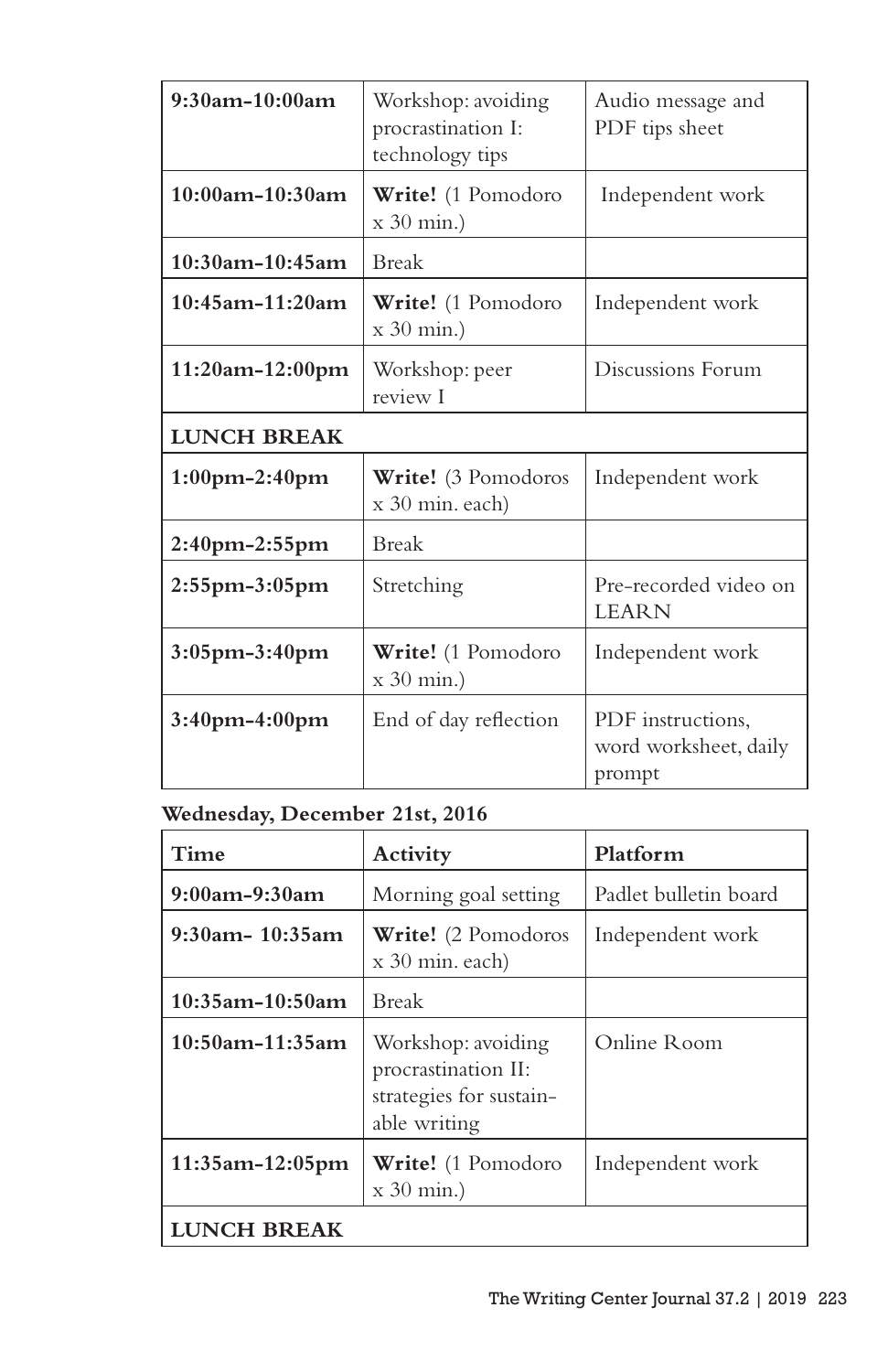| $1:00$ pm $-2:40$ pm | <b>Write!</b> (3 Pomodoros<br>x 30 min. each) | Independent work                                     |
|----------------------|-----------------------------------------------|------------------------------------------------------|
| $2:40$ pm- $2:55$ pm | <b>Break</b>                                  |                                                      |
| $2:55$ pm- $3:05$ pm | Stretching                                    | Pre-recorded video on<br><b>LEARN</b>                |
| $3:05$ pm- $3:35$ pm | <b>Write!</b> (1 Pomodoro<br>$x 30$ min.)     | Independent work                                     |
| $3:40$ pm $-4:00$ pm | End of day reflection                         | PDF instructions,<br>Word worksheet, daily<br>prompt |

# **Thursday, December 22nd, 2016**

| <b>Time</b>          | Activity                                               | Platform                                                                   |
|----------------------|--------------------------------------------------------|----------------------------------------------------------------------------|
| $9:00$ am- $9:30$ am | Morning goal setting                                   | Padlet Bulletin board                                                      |
| $9:30$ am - 10:35am  | Write! (2 Pomodoros<br>x 30 min. each)                 | Independent work                                                           |
| $10:35$ am-10:50am   | <b>Break</b>                                           |                                                                            |
| $10:50$ am-10:55am   | Stretching                                             | Pre-recorded video on<br><b>LEARN</b>                                      |
| $10:55$ am-11:30am   | Write! (1 Pomodoro<br>$x$ 30 min.)                     | Independent work                                                           |
| $11:30-12:00$ pm     | Workshop: peer<br>review II                            | Discussion Forums                                                          |
| <b>LUNCH BREAK</b>   |                                                        |                                                                            |
| $1:00$ pm - 1:45 pm  | Workshop: goal<br>setting $II$ – project<br>management | Audio instructions and<br>Word worksheet                                   |
| $1:45$ pm- $3:25$ pm | Write! (3 Pomodoros<br>x 30 min. each)                 | Independent work                                                           |
| $3:25$ pm- $3:35$ pm | <b>Break</b>                                           |                                                                            |
| 3:40pm-4:00pm        | Wrap up: End of day<br>reflection, research<br>survey  | PDF instructions.<br>Word worksheet, daily<br>prompt;<br>SurveyMonkey link |